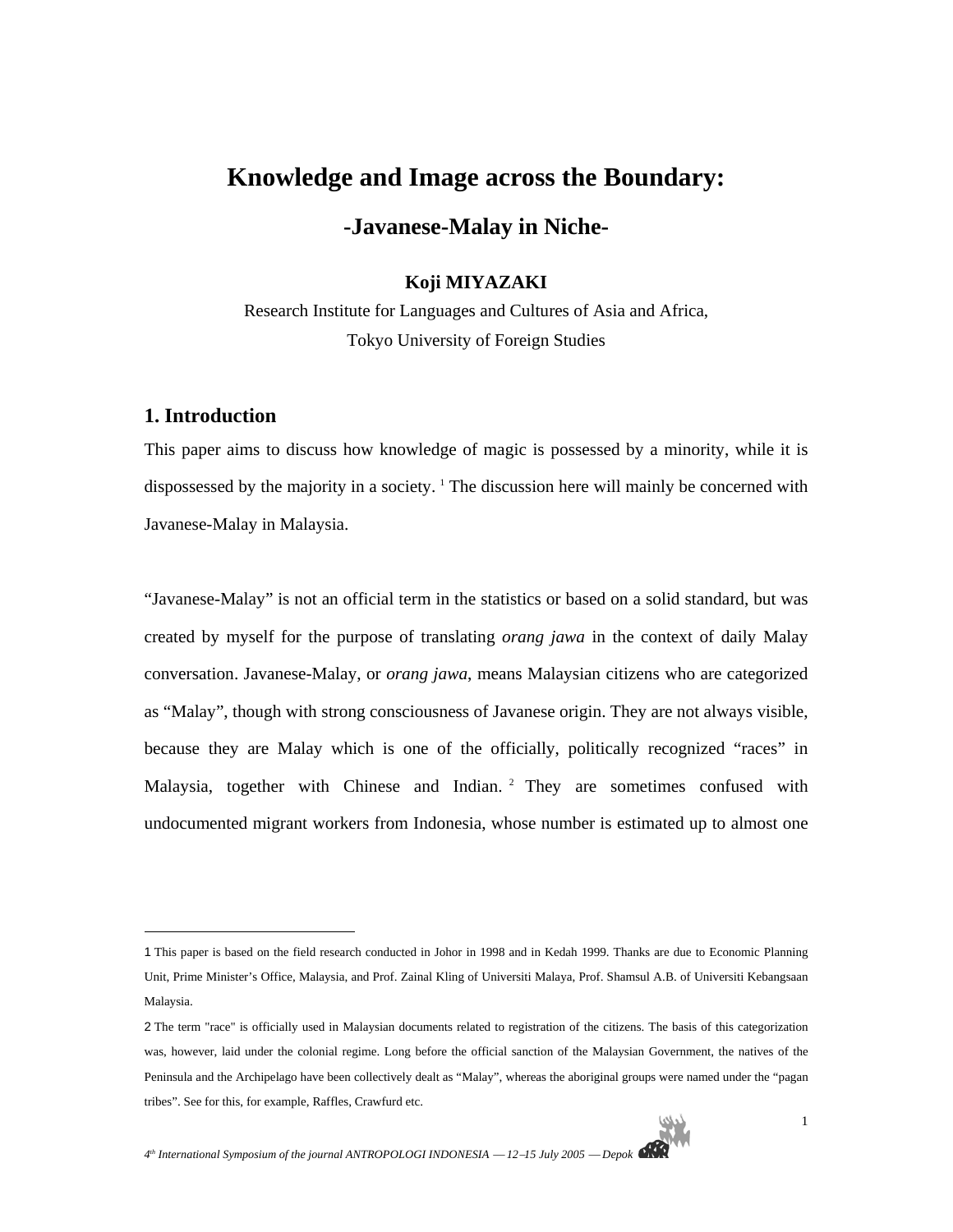million.3 These illegal migrants are often called *Indons* by Malaysian press but sometimes also called *orang jawa*, because most of them are considered to be originated from Java. Although the term *orang jawa* is sometimes confusing, Javanese-Malay mentioned in this paper, by their possession of their legal status as "Malay" and "Malaysian", are distinguished from these recent migrant workers who are "uninvited guests" are supposed to threaten the integrity and security of the host society.4

Despite clear legal difference between Javanese-Malay and undocumented migrant workers, the former started their life in Malay Peninsula just as the latter. They accepted hard and lowwaged jobs avoided by local establishment such as Malay and Chinese, because they migrated without any capital as new-comers or as indentured labourers. Both Javanese-Malay and migrant workers from Indonesia are known as hard-workers, the reputation common generally vested to migrant workers. They often share the image, imposed by other Malay and non-Malay people in Malaysia, of sorcerers with strong power. In the below I should like to discuss how this image emerged and how it is related with their position in Malay society.

### **2. Migrants to Malay Peninsula**

l

Malaysia is known as "multi-ethnic" nation and the government itself stresses multiplicity of languages and cultures. However, multiplicity is clearly defined as least on political level and on that level Malaysia consists of three groups, or "race" if we adopt a term mentioned by the federal government in official documents, i.e. Malay, Chinese, and Indian.

<sup>3</sup> New Strait Times, January 1, 1997. Among others Indonesians are most, then the Bangladeshis. The Malaysian authority repeatedly strengthened their legal measures and tried to sweep up these illegal workers. Although the economic situation affects the influx of illegal workers, the shortage of labour inherent to the Malaysian economy made tough measures against illegal workers ineffective. Kassim 1998 gives an detailed and concrete view of illegal migrant workers from Indonesia.

<sup>4</sup> See Karim 1996, Kassim 1997 for instance. The latter, in particular, gives a detailed account on the physical settlement of the illegal migrants and related sociological matters.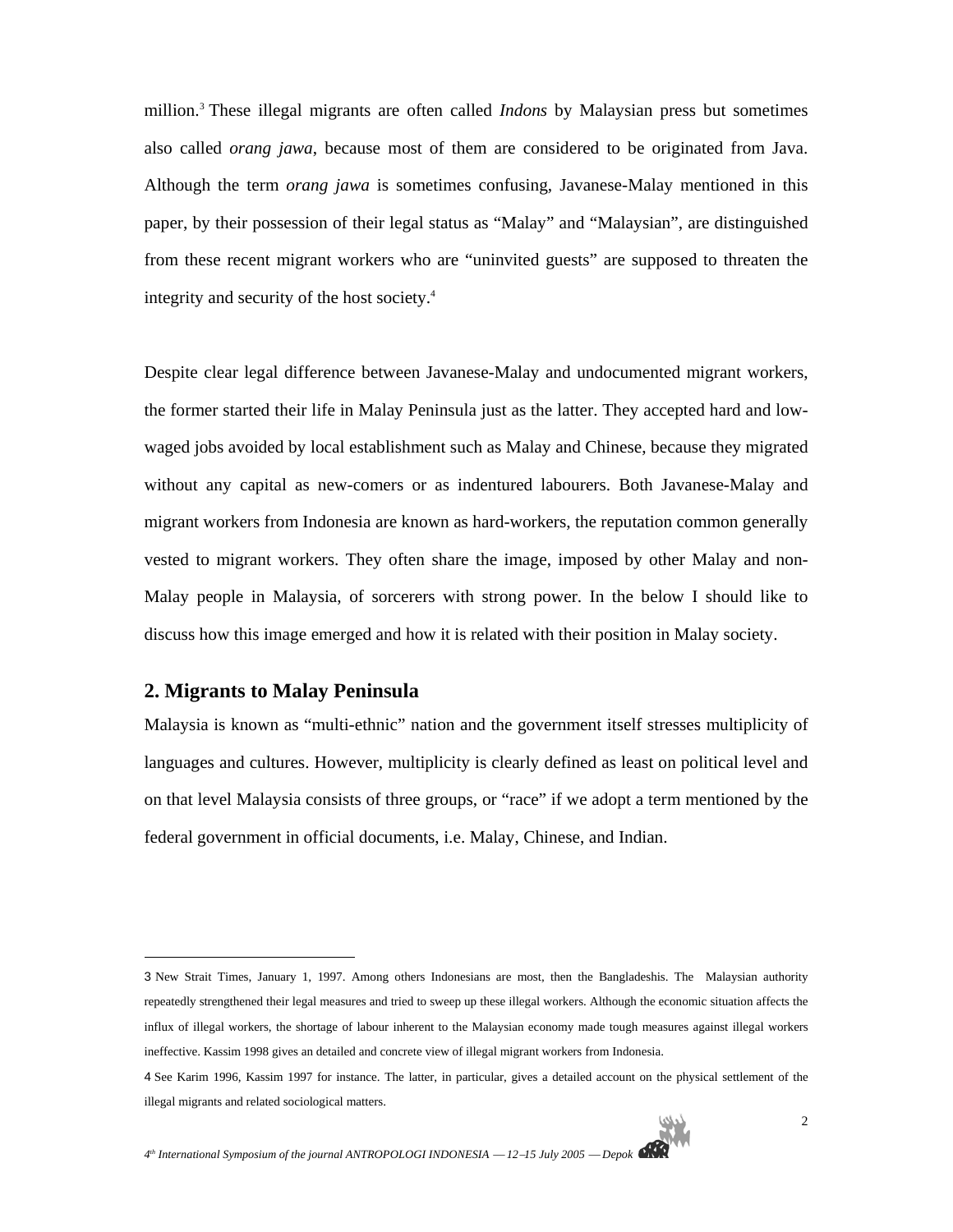Wang Gungwu defines Chinese and Indians in Malaysia as "migrants of difference", migrants who have cultural backgrounds totally different from the local Malay people.<sup>5</sup> In contrast with Chinese and Indians, the Javanese-Malay whom we will discuss in this paper, and the recent migrant workers from Indonesia, could be defined as "migrants of similarity", again according to Wang. The migrants from the Archipelago are mostly Moslems just as Malay, speaking Malay/Indonesian or other languages of Malay-Polynesian phylum. Their customs are not very different from Malay, compared with Chinese and Indians. It is not very difficult for them to gain Malay status at least theoretically.

Migrants of difference were brought to Malaysia in colonial period from distant place of origin such China or India while migrants of similarity such as Javanese in Malay Peninsula are not bound to any specific era. The number of the Javanese immigrants increased drastically in colonial time. Yet the flow of migrants from the Archipelago existed long before and is still undisrupted.

The three ethnic categories mentioned have its basis in colonial era. The categories such as "Chinese" and "Indian" were created by the colonial administration; various groups from China were lumped together as "Chinese" and the groups from India as "Indian" respectively. The creation of such "ethnicity" was strengthened by communalism. There have been various discussions concerning the origin of the term "Malay". It is certain, at least, however, the British colonial government tried to distinguish Chinese and Indian from local people.

So far little has been mentioned on the migrants of similarity, the human flow from the Archipelago, except the recent influx of migrant workers from Indonesia and the "peril" caused by them. It is natural to postulate that throughout the long run migrants of similarity

<sup>5</sup> Wang Gungwu "Migration in Southeast Asia – Past and Present" , oral presentation at a workshop "Contemporary Migration in Southeast Asia" in Singapore in 1998.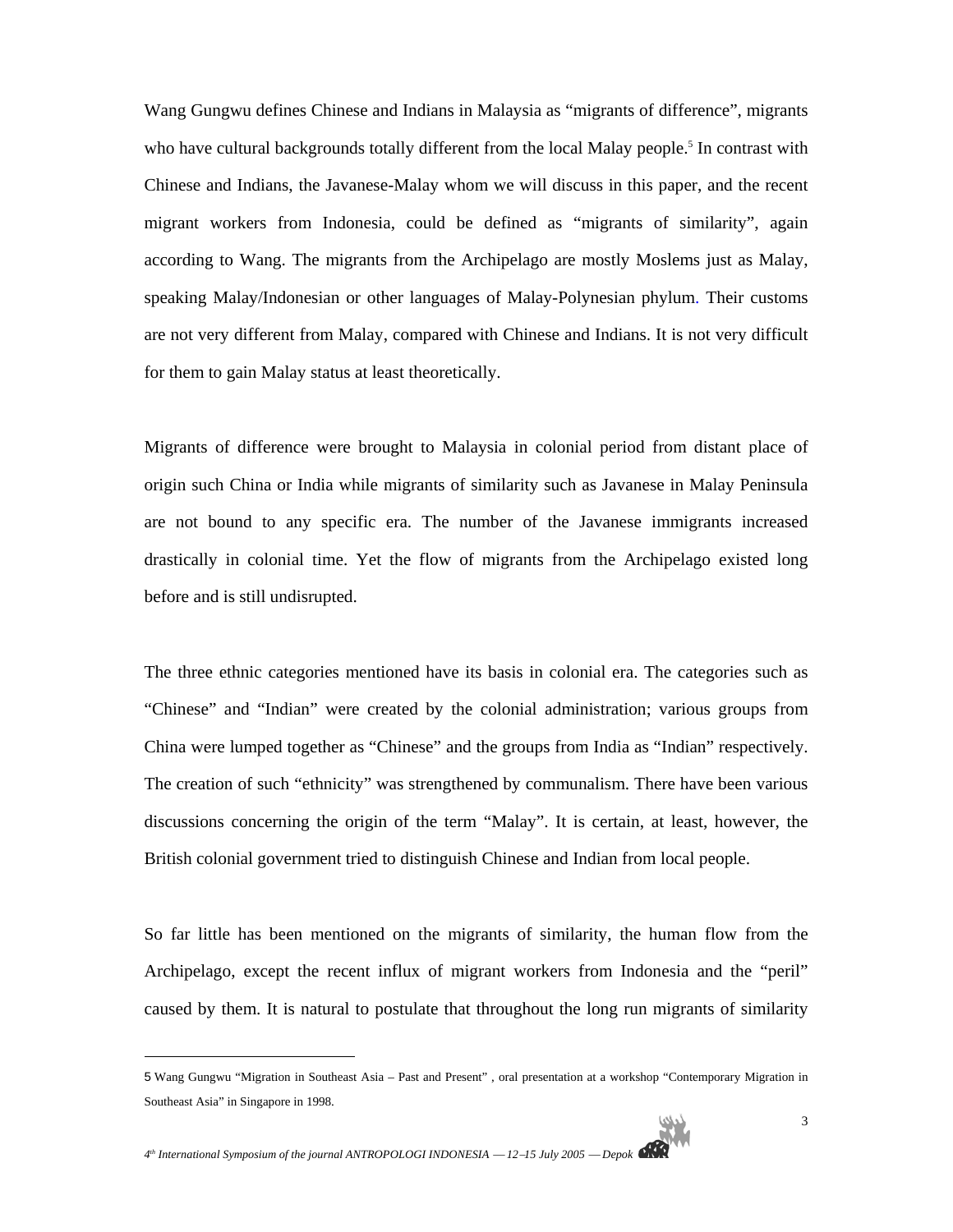merged to Malay or became its constituent. In the census conducted by the colonial government, people from Sumatra, for example, were counted as "Malay" until 1921, <sup>6</sup> whereas ethnic sub-groups originate from Indonesia and Southern Thailand, for instance, are invisible in the census after independence.<sup>7</sup>

Human flow from the Archipelago left clear footprint in the history of several kingdoms such as Johor or Selangor. Javanese already settled in Melaka as early as in the fifteenth century, having their own quarter and head [Winstedt 1986:72-73]. They are known as traders of rice and other foods and sailors in Melaka. "Javanese" necessarily means Javanese-speaking people from Java but might include those from other areas dominated by Majapahit kingdom, the powerful kingdom which flourished in the fourteenth century.

The Javanese reappeared as migrant workers in the first decades of the nineteenth century. In the census in Singapore in 1825, 38 Javanese were counted among 1,746 Indonesians when the total population was 11,851. In the second half of the nineteenth century the number of Javanese and Boyanese increased considerably.<sup>8</sup> In Johor there is no statistics of immigrants from Netherlands East Indies before 1911. In 1911 out of 117,800 immigrants from Netherlands East Indies in British Malaya, 37,000 were found in Johor.<sup>9</sup> Johor had one third of the immigrants from Netherlands East Indies to the Peninsula through 1911-1957.10

<sup>6</sup> Tunku Shamsul Bahrin 1967

<sup>7</sup> There are groups such as Orang Asli, Thai, and Sam Sam. See, for the latter two groups, Kuroda 1992, Nakazawa 1992 etc.

<sup>8</sup> The survey started one year earlier in 1824. However, no Javanese was counted in 1824, while there were 1,851 Bugis and Balinese. In the census in 1871, however, the number of Bugis remained almost the same and Balinese disappeared, in contrast with the increase of Javanese [Tunku Shamsul Bahrin 1966:269].

<sup>9</sup> Tunku Shamsul Bahrin estimates that only a small number of Javanese stayed in Johor until 1901, because there were few economic opportunities. Tunku Shamsul Bahrin 1967:275.

<sup>10</sup> Johor Kingdom, too, opened the gate for foreign migrants for the purpose of accelerating land development [Aziz Muda 1981:157]. According to an estimation, the number of Javanese and Buginese in Johor reached 30,000 in 1894 [Aziz Muda 1981:157]. The number of migrant workers from Indonesia was far less than those from China and India. The former usually formed the second or third choice when Chinese or Indian workers were not available because of the epidemic etc [Saw 1988: 40].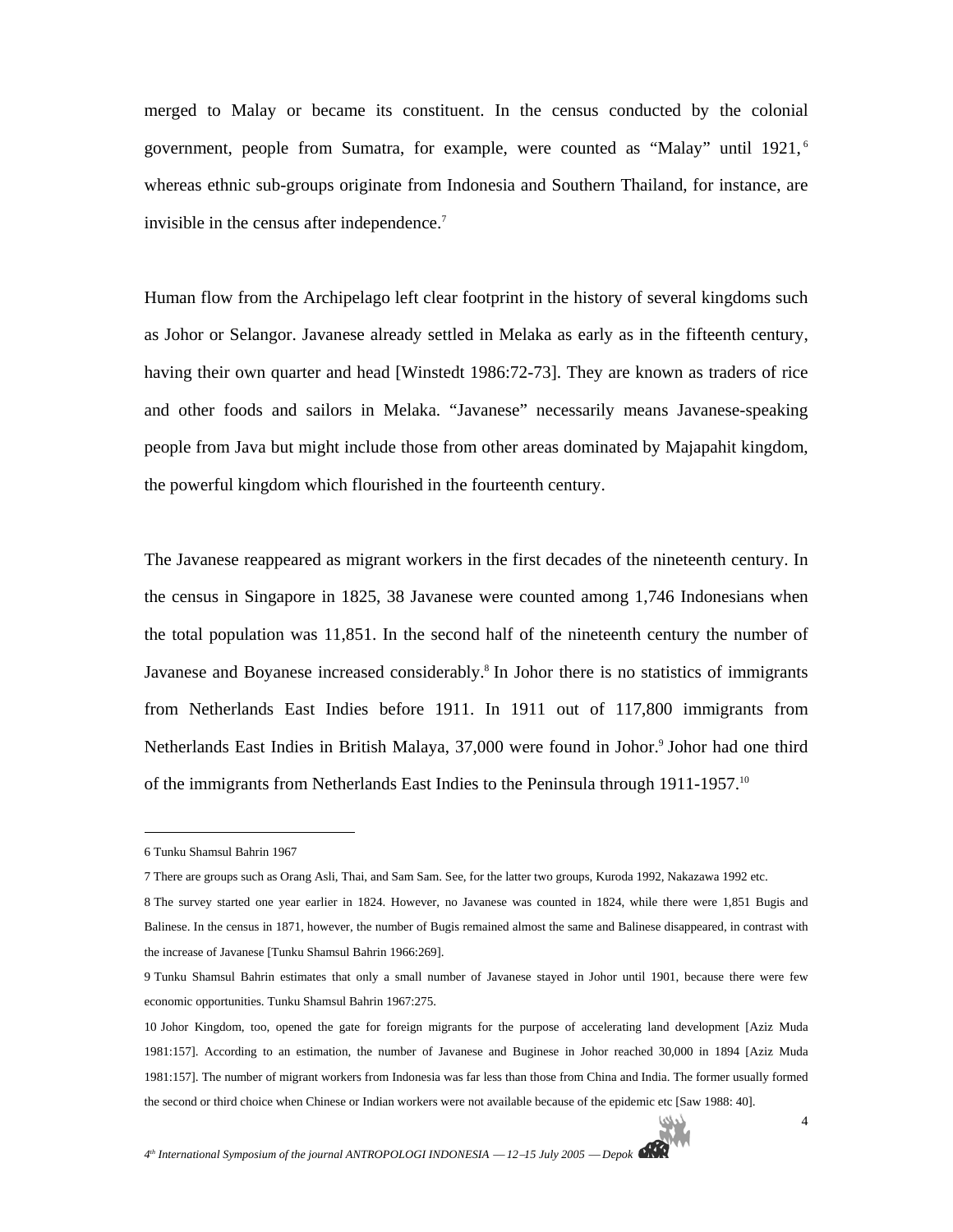# **3. Javanese-Malay Population in Johor**

The present paper is at least party based on the research on a Javanese-Malay in a certain part of Johor in 1990s.11 Either the present Javanese-Malay or their parents there arrived in the Peninsula in the first half of the twentieth century as indentured labourers from Java.

Although detailed statistic data on the place of birth of the present population are not available, the state of Johor is known for its heavy concentration of Malay of Indonesian origin. The rural areas around the city of Batu Pahat are particularly known with Javanese and Buginese descendants.

A survey in 1947 shows that more than fifty percent of the population of Indonesian origin in the Peninsula arrived in the period between 1911-1930.<sup>12</sup> This period saw expansion of small holders and the cultivation programs by the government,<sup>13</sup> and a number of Javanese came as indentured workers for rubber plantations. Some of them remained in the Peninsula and exploited the virgin forest, converting it into agricultural land,<sup>14</sup> although they were supposed

<sup>&</sup>lt;sup>11</sup> The data on which this study is mainly based was acquired in the research in the district of Batu Pahat, Johor in 1991 and is supplemented by literary sources. The research was conducted as a part of a study on the folk medicine and its conceptualization in Malaysia. Another research on the aforementioned theme was carried out in Kedah in 1992. For this, see Miyazaki 1994. Thanks are due to Socio-Economic Research Unit (now Economic Planning Unit), Prime Minister's Department for its official support. The researches were financed by the Japanese Ministry of Education, Program of Scientific Researches, Ref. No. 03041033 and 05041015.

 $12$  Although it is difficult to gather information on the migrants from Indonesia, especially on the free and independent migrants, some evidences are available for the indentured migrants. The indentured migrants were regulated by the Netherlands-Indies government with some exceptions. Prohibition was issued in 1887, while in 1909 the measures for protecting and regulating Indonesian labourers to the Malay Peninsula were enacted by the Dutch colonial government [Saw 1988: 38].

<sup>13</sup> Tunku Shamsul Bahrin 1967:273.

<sup>&</sup>lt;sup>14</sup> At least after 1913 when Malay Reserve Law was enacted, there was no restriction for the Javanese migrants to access the Malay Reserve which were, and are, not open to non-Malays. In this law Javanese were included in the concept of "Malay". "Malay means a person belonging to any Malayan race who habitually speaks the Malay Language or any Malayan language and professes the Moslem religion" [Malay Reserve Law No.15 quoted by Khazin 1987:63]. It is likely, as Aziz Muda writes, that some of the Javanese migrants first occupied lands leased by the Malay dignitaries (*orang kaya*) , Chinese, or Europeans [Aziz Muda 1981:159]. However, there were strict rules formulated by the government of Netherlands-India for the migrant workers. The official statistics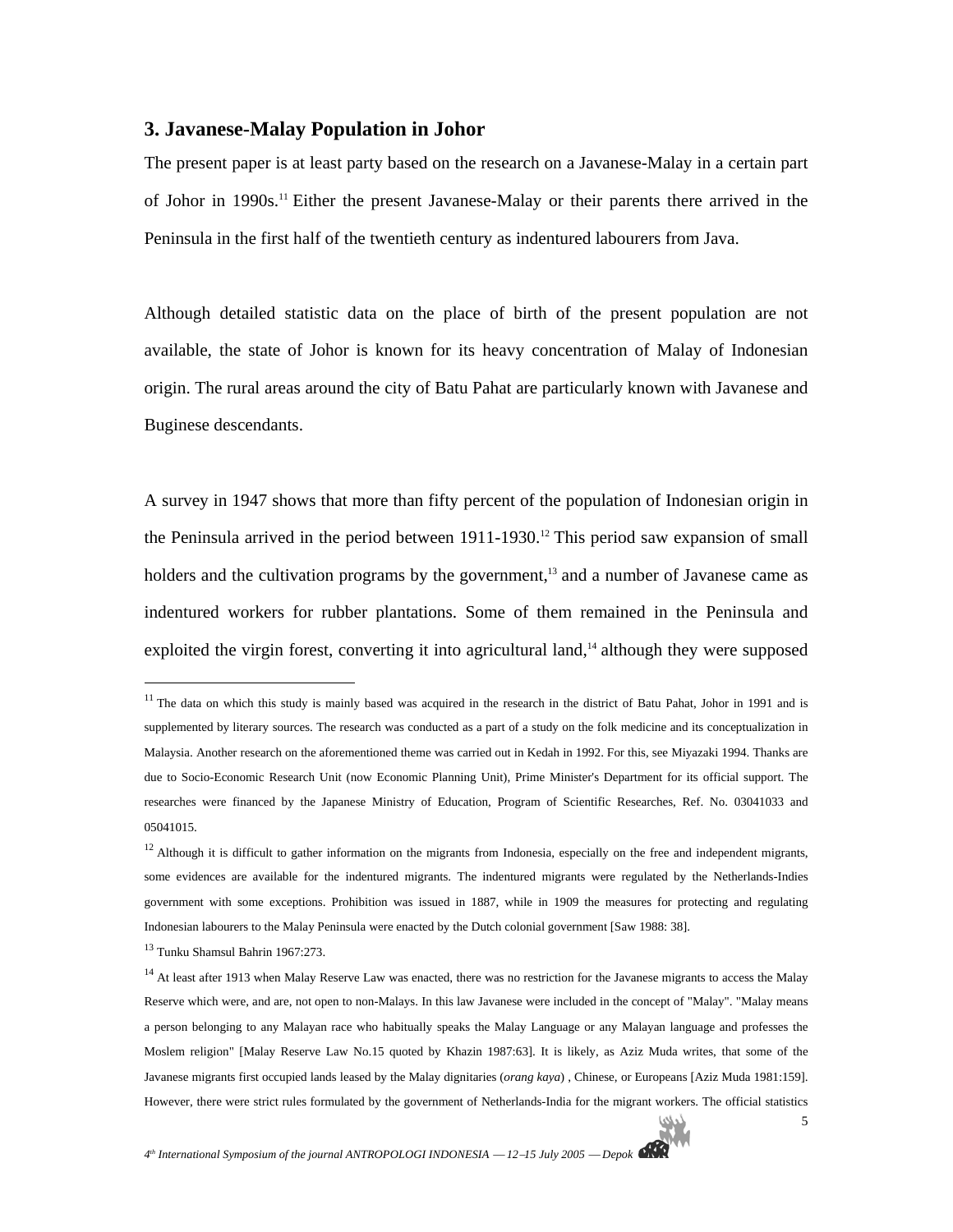to return to Java after the contract terminated. They started to exploit coastal areas and then proceeded into the inland areas. According to Javanese-Malay in this area, the Bugis found their bases in the coastal areas, planting coconut trees, while Javanese tended to occupy the inland area, planting rubber trees.

The author conducted his research in 1991 in *Mukim* (village) S which was officially established in 1937, though some hamlets (*kampung*) had already existed even earlier. Unlike areas totally developed for plantation, this village, located about 20 miles from the sea, was opened because of iron mine, which started its operation in 1930s under a Japanese mine company. Until the mine was closed down in 1940 when the cost of exploitation there did not match the mine on the East Coast, a number of Javanese were brought in as miners.

However, some miners remained in the area after the mine was closed down. They gradually opened up the virgin forest in the vicinity. According to some villagers, they, or their parents already cultivated the land around the area for planting vegetables when the mine was still in operation.

Javanese-Malay in S village are generally aware of their own or their parents' place of origin in Java. It should be remarked that most of them were from East Java, in particular the area around the city of Ponorogo. Although this suggests that earlier migrants invited their relatives or friends or agent(s) might have focused their recruiting activity in a certain part of Java, it does not always seem to be the case that migrants followed their kin or relatives. It is rather difficult in the S village to trace kinship ties among the present residents except the tie established after they settled in the village. Villagers often told that their parents or

shows that the most indentured workers returned to Java [Saw 1988:41]. It is not certain whether the Javanese-Malay in Johor settled as a result of official conversion of their status or of illegal migration.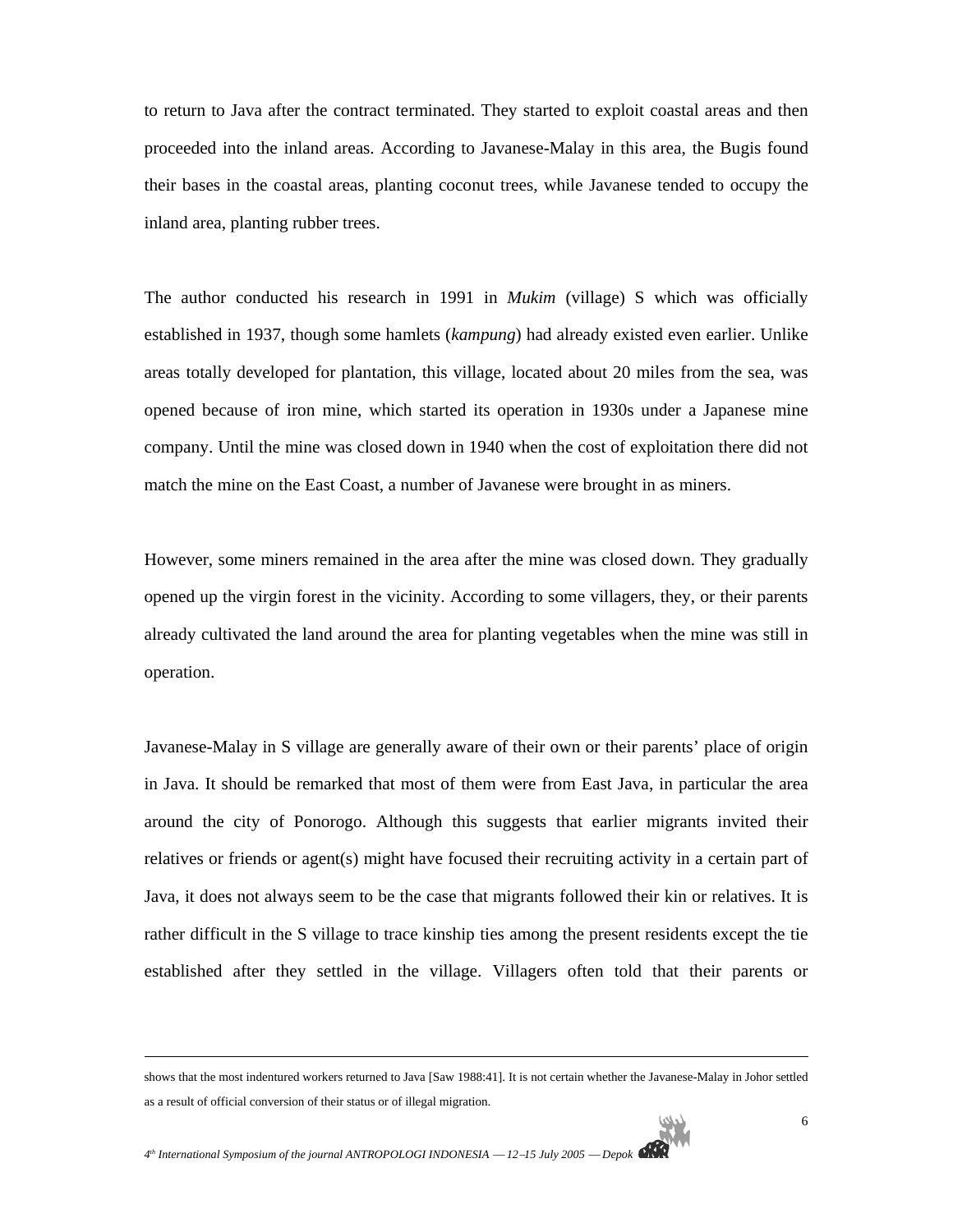grandparents were first brought as indentured workers to Johor by the agents.15 Poverty seems to have been the main "push" factor. They referred to poverty caused by dense population, heavy tax, or fragmentation of cultivated land etc.<sup>16</sup>

While there are still some rubber-tree plantations, which were once very popular throughout the Peninsula, most villagers in S are engaged in agriculture, either holding their small oilpalm plantations or working at others'. In the statistics, Javanese-Malay are counted as Malay which is not further sub-divided. The villagers insist that "90%" of the village population consist of *orang jawa*. Beside Javanese-Malay, there are small number of "Banjarese" and a few Chinese who run shops and firms in the village.

Table 1: Population and Houses in Mukim S.

|            | Total  | Malay  | <b>Chinese</b> | Indian |
|------------|--------|--------|----------------|--------|
| Population | 14,750 | 13,536 | 1,161          |        |
| Houses     |        | 138    | 138            |        |

(Source: Rengkasan Maklumat Asas Kampung Kawasan Mukim S, 1987.)

It is clear from Table 1 that figures that at least 90% of the village population is "Malay". The village is administered by a *penghulu*, an officer appointed and stationed by the District Office in Batu Pahat. S consists of sixty-five hamlets (*kampung*), among them ten are ranked as major hamlets (*kampung induk*) and have their own heads (*ketua kampung*). Unlike appointed and stationed *penghulu*, hamlet heads are the local residents. Houses in kampong

<sup>15</sup> There were British agencies based in Singapore, and also the ones owned by Javanese Sheikh Hajis [Khazin 1987:73]. They should hold the license issued by the Netherlands Indies Government [Saw 1988:39].

<sup>16</sup> Although I could not encounter in S village, some migrants in Selangor were motivated by strong wish to make pilgrimage to Mecca. This is reported by Khazin who interviewed Javanese-Malay in Selangor [Khazin 1987].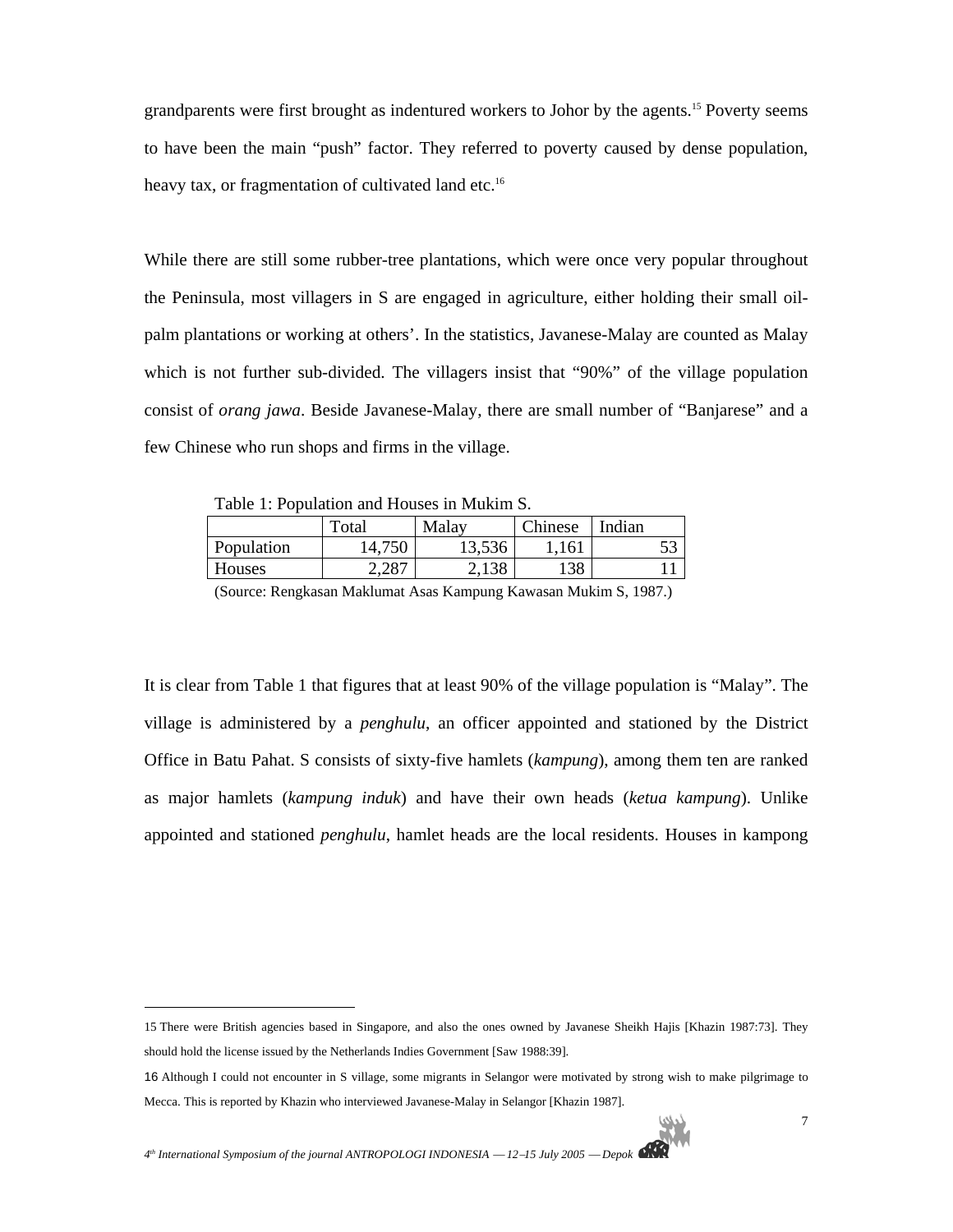are generally arranged along a water-way and the names of kampong are *Parit* so-and-so, named after the founder of the water-way and kampong.<sup>17</sup>

# **4. Javanese-Malay Identity**

 $\overline{a}$ 

 Usually the term *orang jawa* means sub-category of *orang melayu* (=Malay) in Malaysia. It is sometimes used in contrast to *orang indonesia* (=Indonesians) or *Indons*. The latter exclusively refers to recent migrants from Indonesia. Javanese-Malay, *orang jawa,* who hold Malaysian citizenship, tends separate themselves from *orang indonesia* who are often illegal entrants. It should be noted that migrants from Archipelago before 1940s left "Java", as Republic of Indonesia was not established at that time. What evokes their nostalgia is not "Indonesia" but "Java", therefore. Covered with *orang melayu* category, being *orang jawa* is an unofficial and covert category. Javanese-Malay in S village speak Javanese with each other in their daily life<sup>18</sup>, although they speak Malay, too. Young generation Javanese-Malay can hardly understand Javanese and are Malay mono-lingual, however.<sup>19</sup> Particular wording and pronunciation sometimes suggest influence of Javanese. When a Javanese-Malay has a casual talk with unknown Malay, he sometimes examines whether the stranger is *orang jawa* or not by checking the accent and vocabulary which are particular to Javanese Malay.

<sup>17</sup> The present writer stayed in one of the kampungs in Mukim S, and interviewed the local people while observing their daily practices. The main channel of his communication with them was Malay, occasionally complemented by Javanese, as they often speak Javanese mixed with Malay.

<sup>18</sup> Although Javanese language is known with its elaboration on honorific forms, the villagers only use the "low Javanese" called "ngoko". This does not mean that they already forgot the "high" version (krama) which requires a certain alternative set of vocabulary. It exactly reflects the general situation in Javanese rural areas. Use of honorific forms in Java is too often emphasized and stressed so far, based on the royal practices. Daily conversation in Javanese villages is usually styled without heavy use of honorific. While Javanese in Java characterize their language by mentioning the honorific forms, Javanese-Malay in Johor, seldom refer to honorific forms as the distinctive feature of Javanese.

<sup>19</sup> Malay has been used as a lingua franca in the Archipelago, although it consists of many dialects and possibly there have been differences between the lingua franca version of Malay from place to place. The degree of penetration of the lingua franca Malay has been also different from place to place. Generally speaking, the Malay has been used in the north coast of Java, while in the interior the Javanese language dominated. For those who had not received any school education in Bahasa Indonesia, Javanese is still the sole means of communication in the rural areas of the interior Java.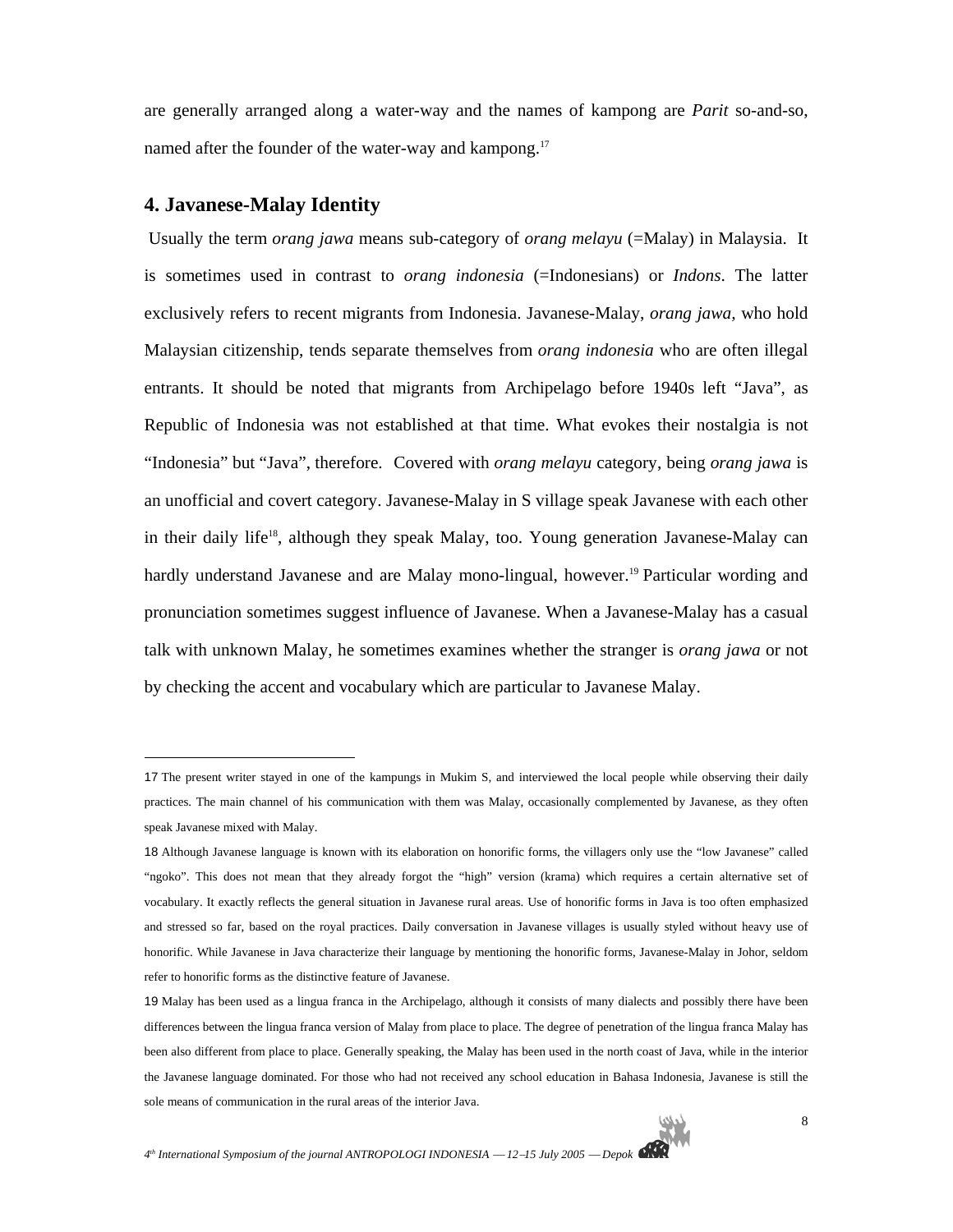Javanese origin is often revealed by a personal name, too. Although the second and third generation of Javanese-Malay usually have Malayo-Arabic names as many other Malays, their fathers often retain Javanese names which often end with *–man* or *–min*, for example. When father's Javanese name is attached to a person's name with *bin* or *binti*, then, the Javanese origin is obvious.

Even in the big cities it is not rare to encounter Javanese-Malay. Usually after several minutes casual talk, they reveal their ancestry upon enquiry. Slight reluctance they show when they confess their origin is surely related with their minor position among Malay. They still have to cope with an stereotyped image of workers of the lowest stratum.

Many Javanese-Malay still maintain ties with Java and have ever visited their relatives in Java. Even those who do not have any acquaintances in Indonesia visit Indonesia for tourism. They often talk about the culture shock they experienced in Indonesia. Many were shocked with the poverty and the dense population there. They often faced with treachery and shrewdness of Javanese brokers and street vendors, when they went shopping or tried to buy tickets for transportation. As they witnessed, Indonesian taxi drivers tend to charge double when they knew that their passengers are from Malaysia. Those who visited the villages of their ancestors were asked to afford economic assistance for their far poorer relatives there. It is easy to understand that for the Javanese-Malay who have been accustomed to tranquil Malay kampong life, hustle and bustle in Javanese cities were totally different world.

# **5. Self-image and Imposed Image of Javanese-Malay**

 $\overline{a}$ 

Javanese-Malay in Malaysia are often believed to possess strong "magical" power and are skilled in sorcery.<sup>20</sup> There are many *bomoh* (sorcerer) of Javanese origin, it is said, although

<sup>20</sup> Here I employ this rather obsolete term only for the sake of convenience. By "magic" I mean the whole range of practices concerning the causal-effect relationship which are excluded from so-called "science". Distinction of science from magic is not clear-cut and depends on the folk definitions.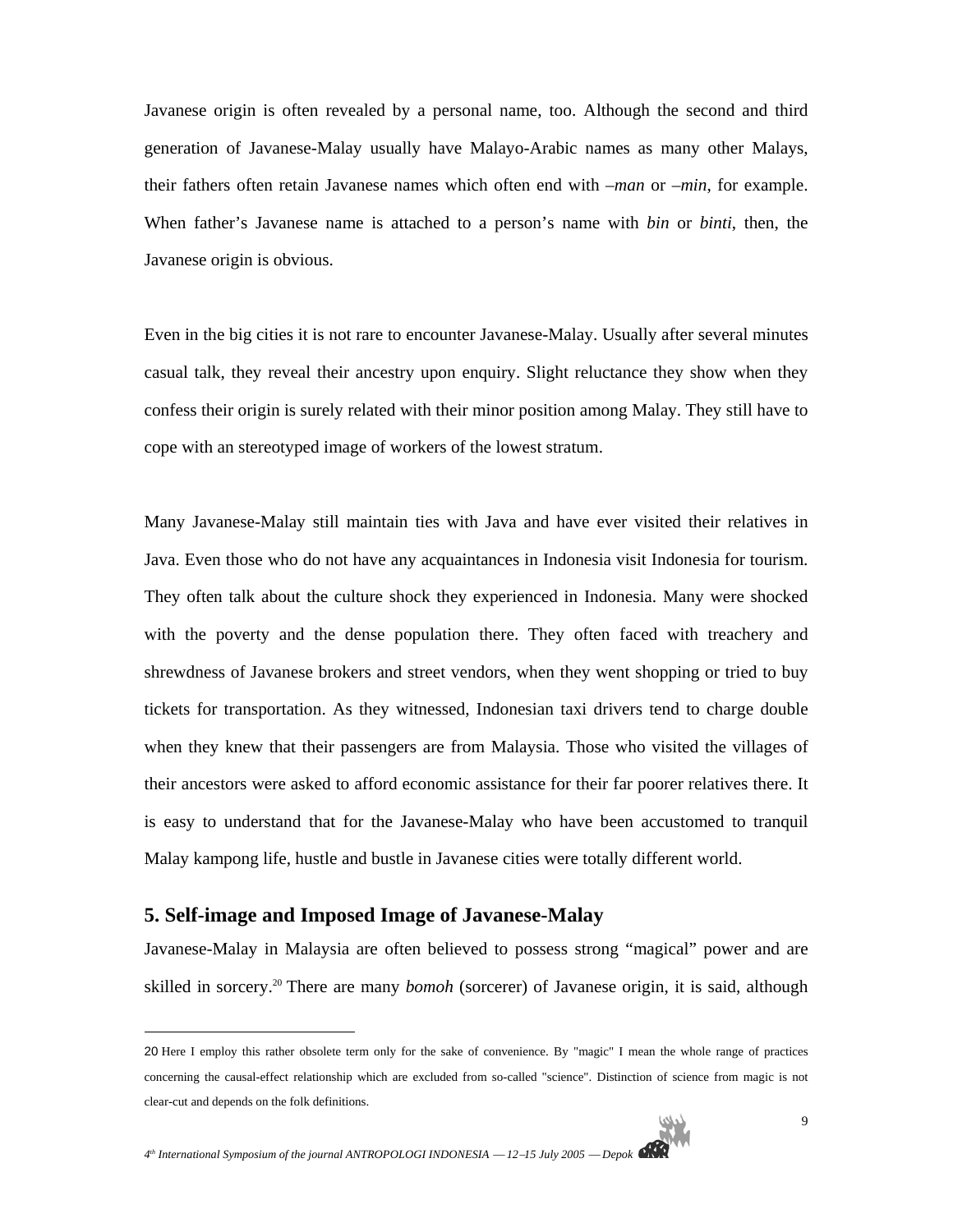their statement has no solid basis. Something related with Javanese is sometimes regarded as "magical" or "mystical". For example, in 1994 a *bomoh* and his wife were accused of murder of their client for money. The *bomoh* insisted, according to a report, that he was in possession of the late President Soekarno's scepter which gives tremendous mystical power to the holder. Although it is not reported in the newspapers, a rumour that they are of Javanese origin prevailed.<sup>21</sup>

A Malay *bomoh* admits that their Javanese rivals are known to be powerful but dangerous, or dangerous but powerful. Another Malay *bomoh* told that Malay *bomoh*s do never harm people while Javanese *bomoh*s are quite dangerous [Miyazaki 1994: 90]. On the other hand another Malay *bomoh* in the northern states where there are not many Javanese-Malay, was proud of his tutelage to a Javanese guru who happened to visit his area [Miyazaki 1994:99-100]. The general reputation of "*orang jawa*" as hard-workers is also attributed to their "magical power".

This stereotype is not merely imposed by the other people. The Javanese-Malay often describe themselves as magically powerful. Several medicine men in S village are proud of their skills and knowledge which the first settlers from Java and were inherited among Javanese-Malay.<sup>22</sup> Pioneers' tremendous vigour, with which felled trees and opened virgin forests into rubber tree plantations, is also explained as their magical power.23

l

<sup>21</sup> In 1994 a state politician was murdered and his property including his car, cash and landholding certificate were stolen. A bomoh, his wife, and his assistant were accused as the culprit. The politician was turned out to be a client of the bomoh and was murdered during a ritual for regaining vital force conducted by the bomoh. The bomoh, some people say, was of Javanese origin, though this is not ascertained. It was proven, however, that in many occasions the bomoh claimed his training of his professional skill in Java. It was also proven by other politicians that he tried to sell them "a scepter once in possession of the former Indonesian president Soekarno" as an object with full of mystical power.

<sup>22</sup> While the magic practitioners are in general called bomoh among Malay people, the Javanese-Malay mention such specialists as dukun or wong tua as is the case in Java.

In contrast to the term wong tua (literally "an old man") which connotes respect for a person of wisdom, the term dukun is often used in Java in case of accusation of a "sorcerer" who practice magic for evil purpose. Among the Javanese-Malay and the Malay in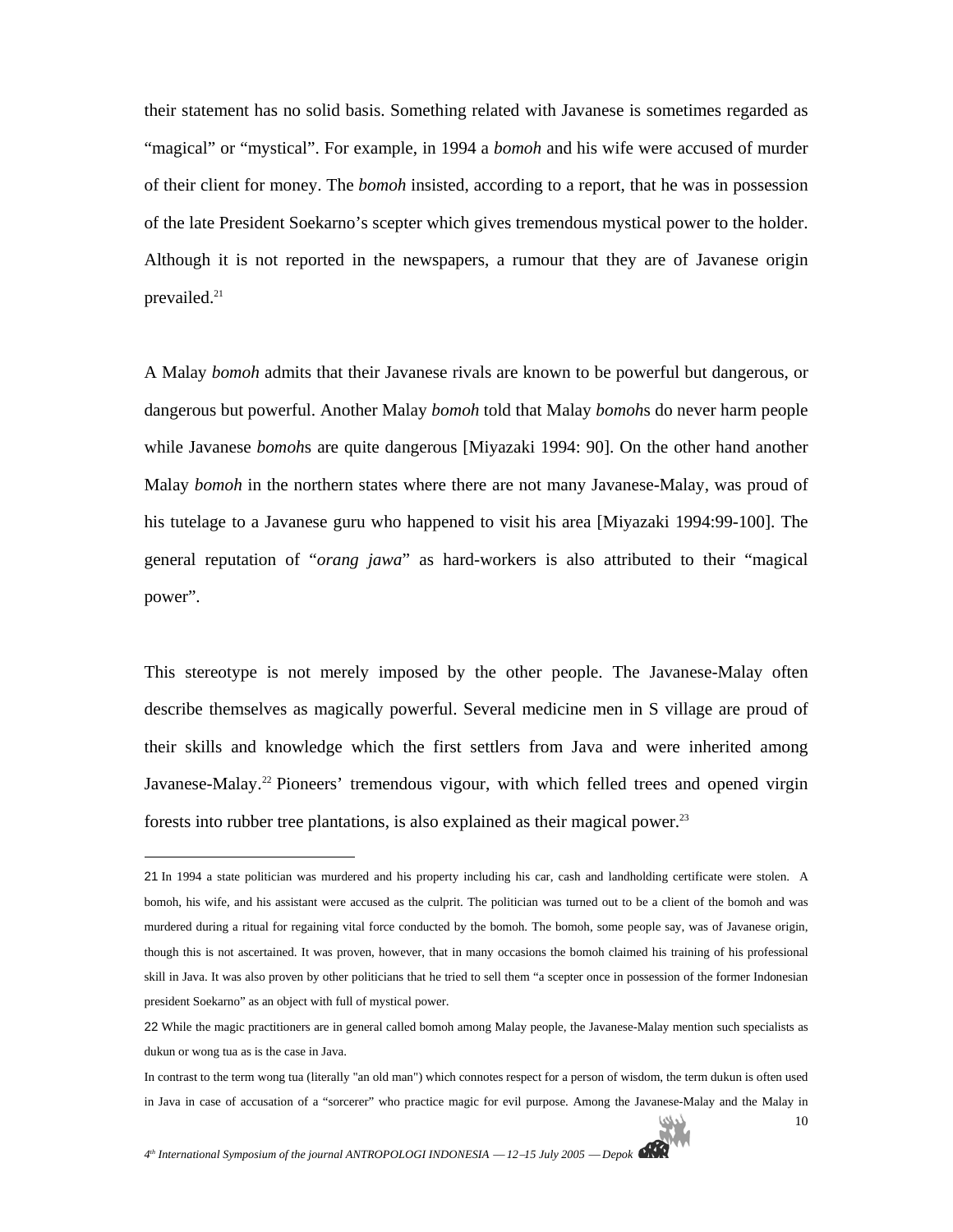In the below, several examples will be shown from Javanese-Malay's knowledge in magical practices.

### a) Divination

 $\overline{a}$ 

Divination method based on Javanese calendar is still known to most of the old men in S village. The Javanese calendar consists of a number of cycles; among others the five-day and the seven-day cycles are most important.<sup>24</sup> These cycles are used in combination so that they form a thirty-five day cycle.

|                                      |                                 | ravancse i ive-day and seven-day eyeres and filen frumefological values |                          |
|--------------------------------------|---------------------------------|-------------------------------------------------------------------------|--------------------------|
| Five Day Cycle<br>( <i>pasaran</i> ) | Numerological<br>Values (neptu) | Seven Day Cycle<br>$(dina)^{25}$                                        | Numerolo<br>Values $(n)$ |
| Legi                                 |                                 | Ahad                                                                    |                          |
| Pahing                               |                                 | Senen                                                                   |                          |
| Pon                                  |                                 | Selasa                                                                  |                          |
| Wage                                 |                                 | Rabu                                                                    |                          |
| Kliwon                               |                                 | Kemis                                                                   |                          |
|                                      |                                 |                                                                         |                          |

TABLE 2:

| Five Day Cycle | Numerological  | Seven Day Cycle | Numerological  |
|----------------|----------------|-----------------|----------------|
| (pasaran)      | Values (neptu) | $(dina)^{25}$   | Values (neptu) |
| Legi           |                | Ahad            |                |
| Pahing         |                | Senen           |                |
| Pon            |                | Selasa          |                |
| Wage           |                | Rabu            |                |
| Kliwon         |                | Kemis           |                |
|                |                | Jumuah          |                |
|                |                | Setu            |                |
|                |                |                 |                |

Javanese Five-day and Seven-day Cycles and Their Numerological Values

The specialists divine one's fate or fortune of a certain day based on the numbers allotted a priori to the days of the five-day cycle and the seven-day cycle. These numbers are used exclusively for the purpose of divination and form a part of specialist knowledge. This numerological method is exclusively Javanese and has never been reported in other societies of Southeast Asia.

general, the term dukun is not regarded so much as negative. The terms bomoh and dukun are often used interchangeably in Malaysia, though the former term is preferred. In any case there is no official or recognized qualification of these specialists, and, therefore, the distinction between specialists and non-specialists is not clear.

<sup>23</sup> Javanese and Javanese-Malay are believed to be hard-workers, sometimes because of their mystical knowledge. In contrast Javanese in Java portray themselves as not hard-working, which is a remnant of the colonial view of "the natives".

<sup>24</sup> The cycles in use in modern Javanese divination are the five days, seven days, six days, twelve months (Javano-Arabic lunar months), thirty weeks, and eight years. In Old Javanese, i.e. the pre-Islamic, and the Balinese calendars there are more cycles.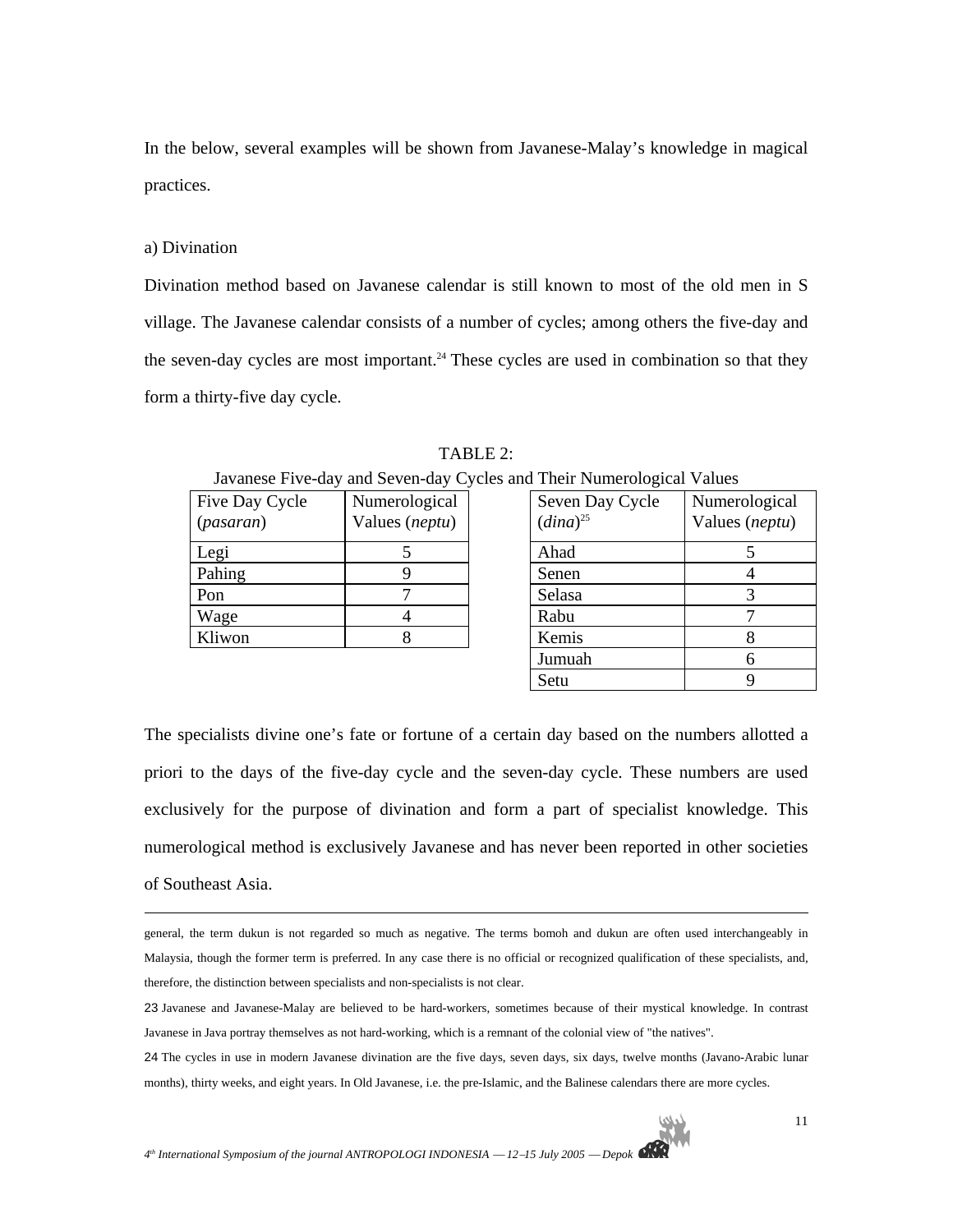

There are several methods used for finding a good direction to move in or of avoiding an ominous time to move among the Javanese-Malay in S village, too. Two examples are shown in FIGURE 1 and 2. According to these method, one should not proceed or move towards the direction of the cosmic serpent which changes the position every three Javanese months or every day of a week.

A few old men in the village know a method for matching couples. A diviner adds numerological values of the birthdays of a boy and a girl and then subtracts one by one from the sum, uttering a word each time. The word uttered last shows the fate of the couple.<sup>26</sup>

<sup>25</sup> Although dina literally means "a day", it more specifically denotes the seven days.

<sup>12</sup> 26 See TABLE 2 for the cycles and the numerological values. Javanese birthdays are based on the combination of these two cycles. This means that one may cerebrate the birthday (weton)every thirty-five days. The sum of the days according to the two cycles are reduced one by one while uttering a word each time; lahir, sandang, pangan, lara and mati. The first three words, which means "birth", "clothes" and "foods" respectively, are good omens, while the last two are the bad ones; they mean "sickness" and "death".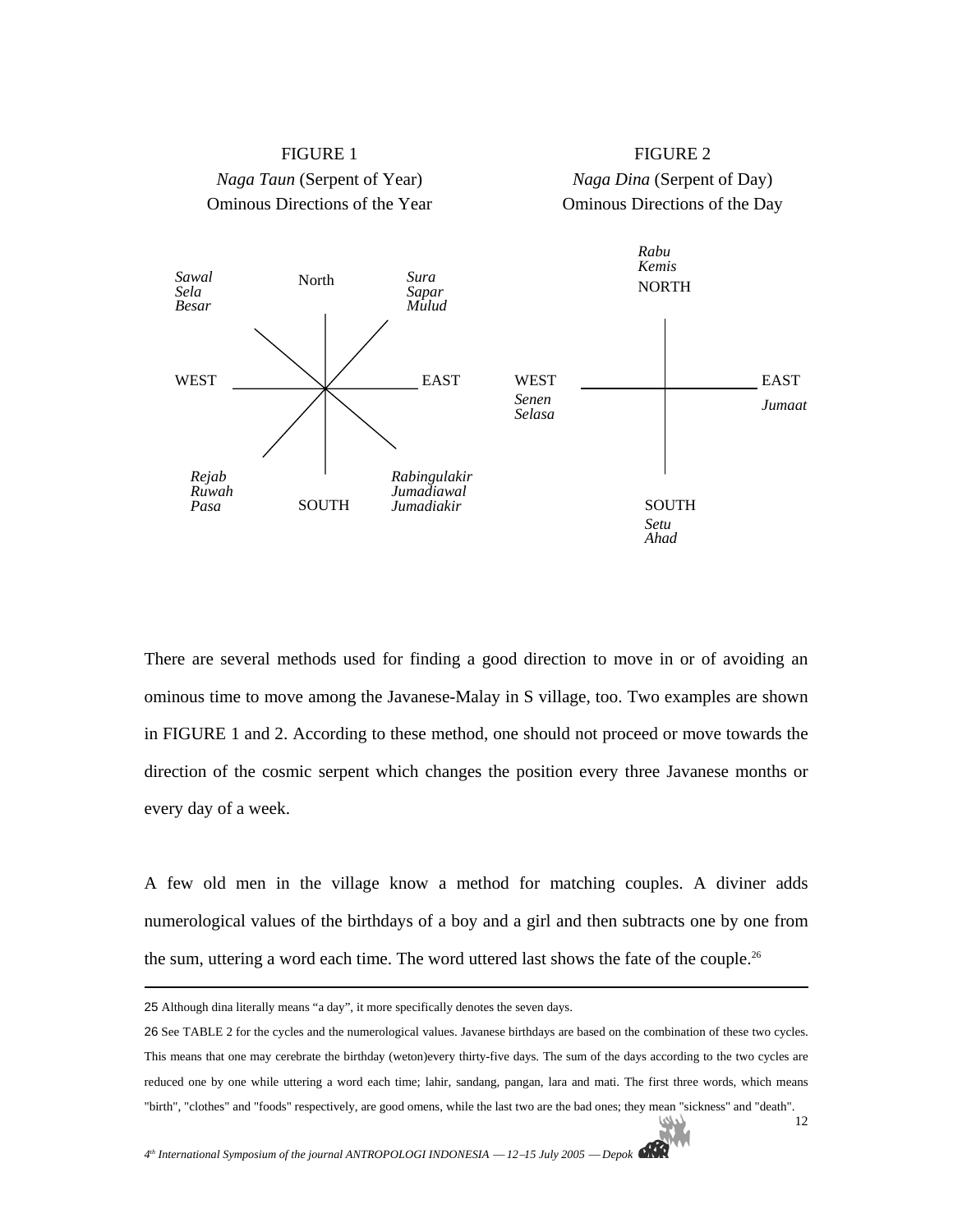This numerological method of divination is very popular among Javanese in Java, while it has not been found in any other place in Southeast Asia including Malay Peninsula. This means that they were brought from Java.

It is natural to think that much might have been lost among the second or third generation of Javanese immigrants, as variety of "magical knowledge" possessed by the Javanese-Malay is quite limited compared with the whole body of the magical knowledge in Java. It should be taken into account, however, that even in Java practitioners in folk knowledge often consult handbooks which are specialized in this field. These compendia are not known among the Javanese-Malay.<sup>27</sup>

Whereas some crucial factors in Javanese divination, such as *pasaran* or five-day cycle, are also important in Javanese daily life when fixing the day of a village meeting and practicing asceticism,<sup>28</sup> this is not the case among the Javanese-Malay. They never use the Javanese calendar in their daily life, but solely for divination. For them, five-day cycle is only for divination. Javanese-Malay "tradition" have been uprooted, in this sense, from the ground from which it was born.<sup>29</sup> One often encounters Javanese-Malay who boast of possessing knowledge of magic and divination, looking down Malay people for being not knowledgeable in this field. They are fully aware, however, that what they know is an incomplete version of

l

<sup>27</sup> In Java this method of divination is very popular and has quite a few variations. The knowledge of divination and magic already began to be documented in the second half of the nineteenth century. Compendia in the form of booklet or book that carry knowledge on divination and magic are known as primbon in Java. As a consequence of transition to "literacy", orally transmitted knowledge of divination and ritual now tend to be underestimated. In S village, on the other hand, such compendia are not known. Although old people in the village are quite proficient in speaking Javanese, they seldom read and write Javanese. Their tie with Java has not let them import written sources from Java, even though some of them visited Java repeatedly.

<sup>28</sup> The village meetings are named after the days on which they are held: Selasa Kliwonan or Senen Ponan for example

<sup>29</sup> In Java there is still a remnant of the old periodic market system to which the five-day cycle was originally related. As the name of the five-day cycle, pasaran (<ppasar=market), shows, it is related with the market cycle. We can still find the place names such as Pasar Kliwon or Pasar Legi in Javanese towns. There is no such market in Johor.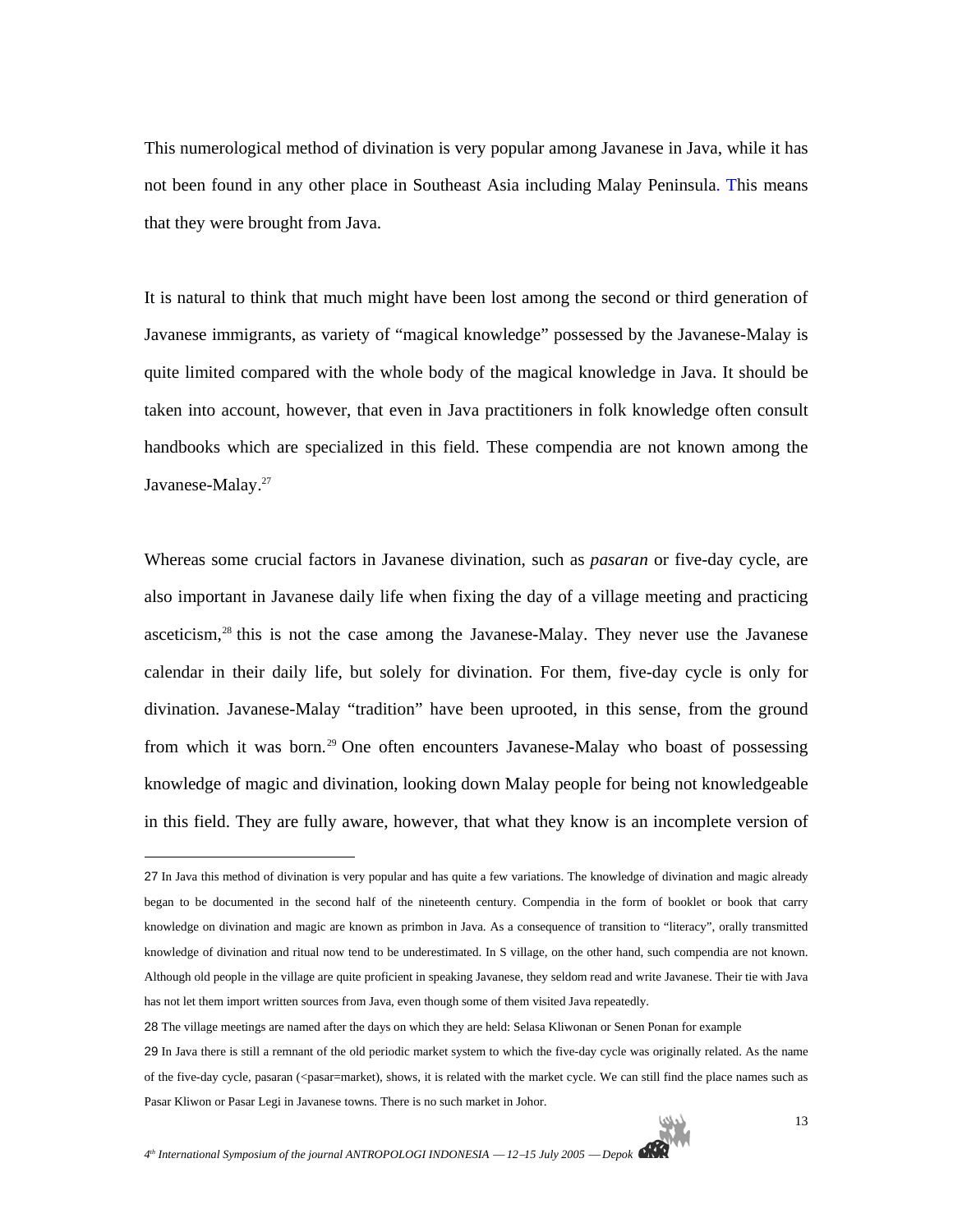the divination in Java which they find their roots. Their lack of confidence occasionally leads them to invite a *bomoh*, or better say *dukun*, a Javanese and Javanese-Malay term for sorcerer and medicine man, in quest for more powerful treatment of disease and so on.

#### b) Folk Medicine

 $\overline{a}$ 

Besides the field of "black magic" which is generally regarded "anti-social", Javanese-Malay reputation as skillful *bomoh* also relies on their practice in folk medicine, too. Folk medicine is generally admitted to be "pro-social" so far as it remains means of medication alternative of or supplementary to the cares given at hospitals. This is common among Malay, and the Javanese-Malay are not exceptional, even if some of them have extensive knowledge on folk medicine.<sup>30</sup>

There are several medicine men in S village, with diverse degree of specialization, professionalism and orientation. They vary from those who only medicate their families and relatives using plants in their yards mainly for chronic diseases as asthma, diabetes, or hypertension, to those who run laboratories where they produce various medicine with their own brands. In the vicinity of S village, there is even a factory of Javanese medicine (*jamu*) run by a Javanese-Malay.<sup>31</sup>

Except for the factory-made medicine, the medicine prepared by a *bomoh* should be given to patients with proper spells (*jampi*). Medication without spells is believed to be ineffective. In principle Moslems are allowed to use only the Quranic verses for "spells". Although a few *bomoh*s in S village admit the use of Javanese spells and many still retain that knowledge, most *bomoh*s insist that they only made use of the Quranic verses. They also tell that although

<sup>30</sup> Generally speaking, Malay attitude for medication is highly practical in the sense that the shift from hospitals to medicine men or vice versa often takes place. They consult whoever they may be, as far as effective.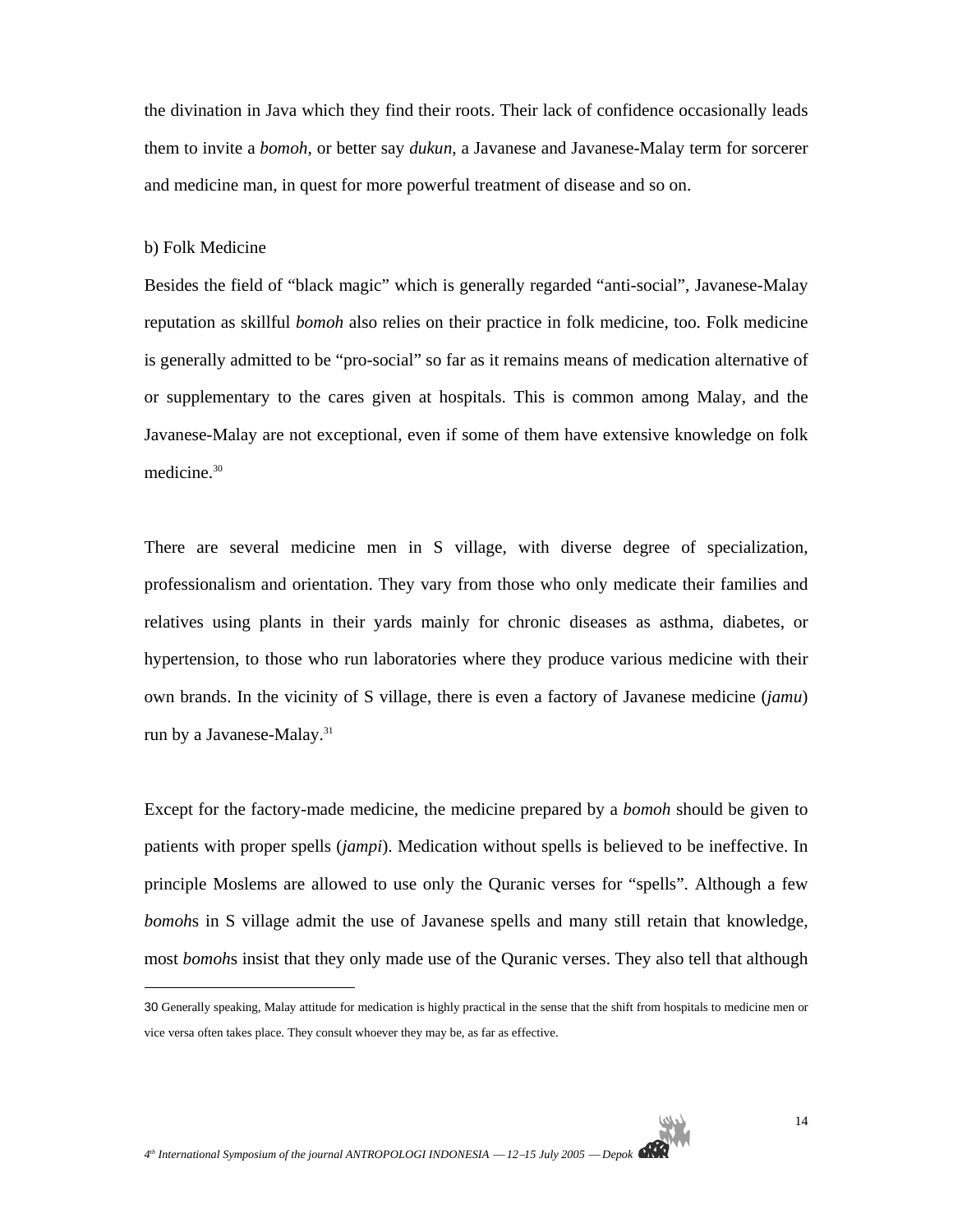they formerly used Javanese spells, they are now aware of the "proper" ways according to Moslem doctrine.

Some medicine men's reputation extends beyond the village. Patients sometimes come over from the town of Batu Pahat or even from Johor Baru. The medicine men often boast of having clients from Kuala Lumpur or even from Singapore.<sup>32</sup>

A couple of example will serve for presenting a concrete image of Javanese-Malay medicine men. A medicine man in his sixties lives in the periphery of the village. He was born as a son of an immigrant from East Java. Although his father was not a *dukun*, he privately learned herbal medicine from Javanese as well as Chinese specialists in several places in the Peninsula. He stated that the tutelage to a Chinese was of additional nature and stressed his mastery of the Javanese herbal medicine through a Javanese Moslem. He has regular transaction with Chinese traders of medicine. It is probable that his knowledge of the Chinese herbal medicine helps him to merchandise his product through this channel.

He insisted that the quality of plants is very important for producing medicine. He moved from Muar to S, just for the reason for seeking good plants. He ever visited Indonesia several times to purchase materials for medicine and the books on the Javanese medicine. According to his evaluation, the Javanese plants and the know-how are the best and authentic. He explained that Javanese people still have "vital force" (*semangat*), because there are still "saints" (*wali*) and many miraculous beliefs in Java. The vital force is very important when one makes medicine, he stated. He lamented the loss of such vital force that was once held by

<sup>31</sup> Jamu is herbal medicine mixed with many sorts of herbs and plants. They are very popular in Indonesia. They are sold at markets or by street-vendours, while they are made in factories in the forms of pills, powder, or capsules. In Malaysia, only ready-made versions are well-known and much are imported from Indonesia.

<sup>32</sup> Two examples concerning the Javanese-Malay activities in herbal medicine will be given in the appendix.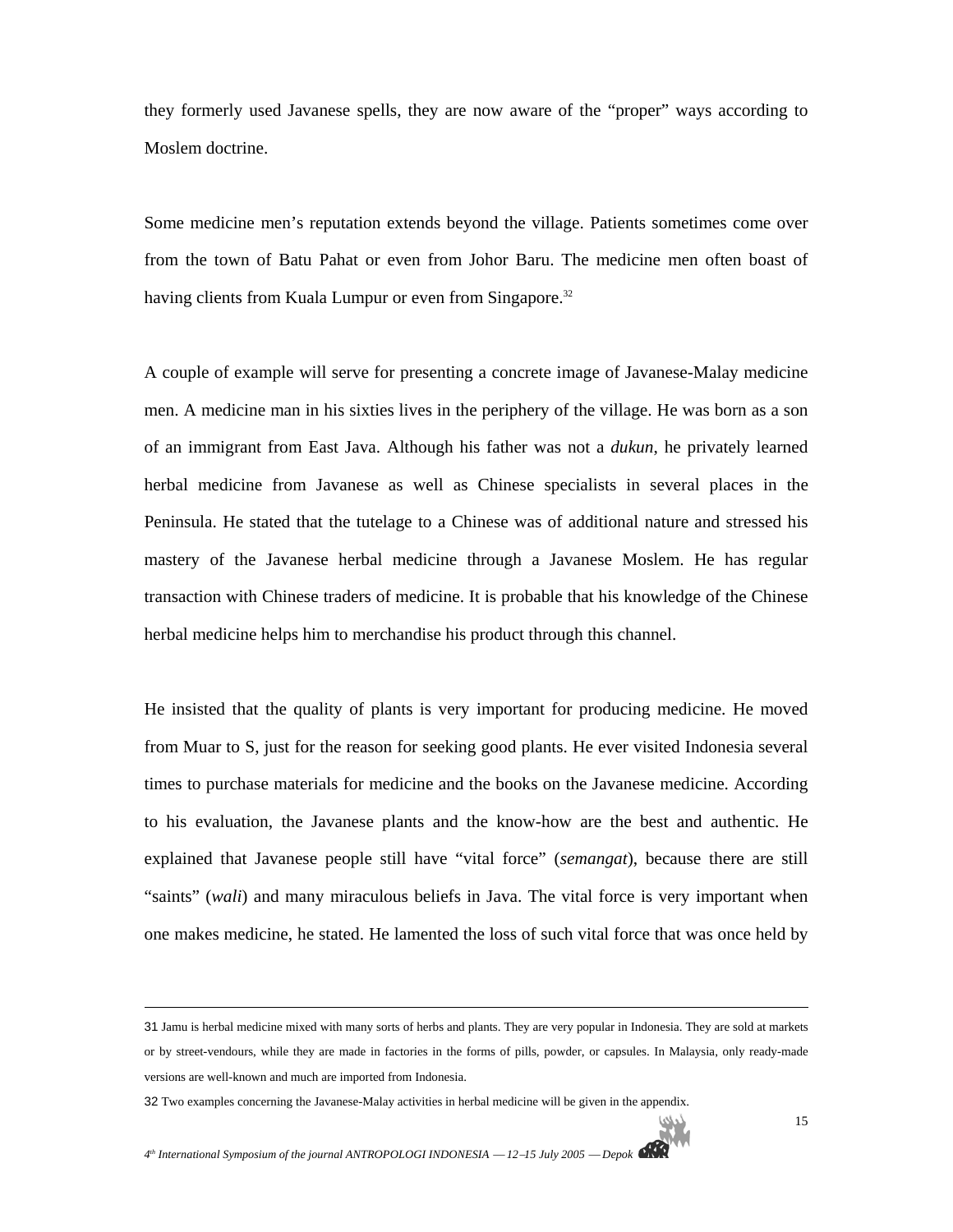the Javanese-Malay; the vital force was lost when they became Malay and pious Moslem according to him.

Although he stressed the quality of material and the Javanese way of medicine as the best, he never forgot to add that the use of the Quranic verses as a spell is indispensable.

In contrast to this relatively Islam-oriented medicine man, a producer of *jamu* is a secularized business man who runs a "factory" just outside the S village. The factory is owned by a Javanese-Malay family. The founder, father of the present director, is alleged to originate from one of the Javanese royal families. The founder had studied Javanese herbal medicine (*jamu*) in Java under Javanese and Chinese specialists. Just like the medicine man in S village mentioned in the above, this factory, too, imports materials for medicine, because they are of better quality and cheaper compared with the ones available in Malaysia. The medicine they produce, mostly in pills and capsules, are sold in the drug stores and markets. They do not need any spell by medicine men, when they are taken. The brand suggests their Javanese origin and the products seem quite popular, at least, among the Javanese-Malay.

From the examples mentioned in the above, it is clear that the Javanese-Malay make use of the knowledge of traditional medicine which was brought from Java as their resource for operating as sorcerers or medicine men. Their knowledge and skill in sorcery and folk medicine contribute to their reputation as powerful *bomoh*. The view that the something "authentic" and "powerful" exist in Java is not limited to the above-mentioned medicine men but also shared by other Javanese-Malay. A number of Javanese-Malay insist that a *dukun* from Java exerts much more power than a Javanese-Malay *bomoh*. They also say that they sometimes invite a dukun from Java when they need more effective treatment of diseases or other troubles of themselves. Despite their fame as powerful *bomoh*s in Malaysia, the Javanese-Malay are aware of their "limit".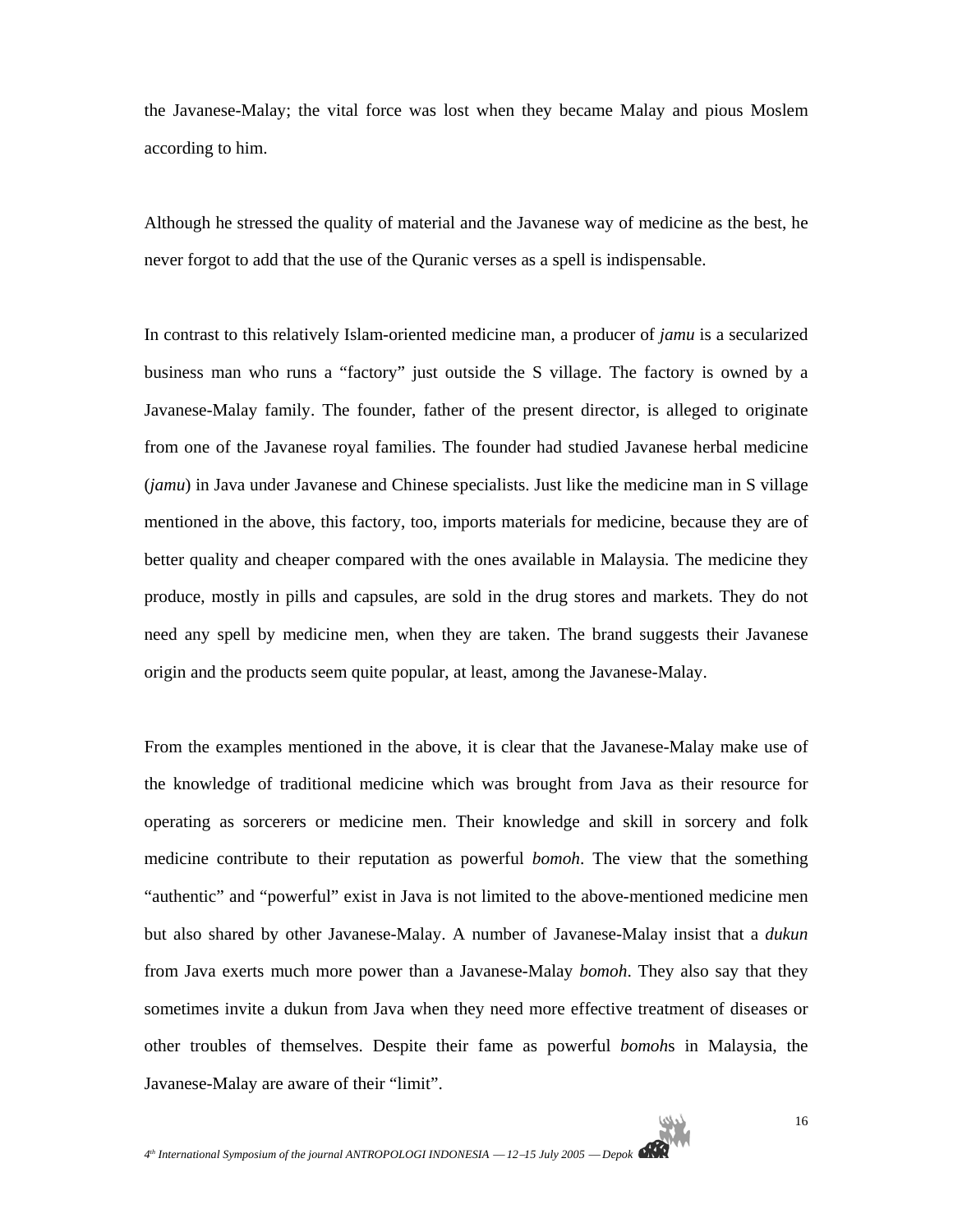# **6. Source of the power and re-Islamization in Malaysia**

As was described in the above, the Javanese-Malay do possess the knowledge on divination some of which are apparently of Javanese origin. The fame of the herbal medicine imported from Java to the Malaysian market may help to associate Javanese-Malay and folk medicine. The exotic calendars used by Javanese-Malay when they make divination might help to amplify their image as the holders of mystical knowledge. However, it is unlikely that only these factors play a decisive role in shaping the image of Javanese-Malay as powerful medicine men. The reason should be sought from different angles.

Let us turn our attention from the immigrants to the receiving party for a while. That Malay people are never knowledgeable in divination and magic is an exaggerated statement much distorted by a certain ideology. As is immediately clear from Skeat's Malay Magic, Malay had, at least in the past, a variety of knowledge and practiced divination and sorcery. It is true, nevertheless, that we can hardly encounter the great variety of "Malay magic" recorded by Skeat in the end of the nineteenth century. Much seems to have been lost with the lapse of almost one century. Obviously "modernization" on the one hand and "re-Islamization" on the other have contributed to this change. These two processes which are sometimes contradictory yet are more often inter-linked with each other, have unanimously been eliminating *ilmu* and folk beliefs in general by condemning as "heretical" or "backward".

Despite the effort to eliminate magical elements from the modern and Islamic points of view, however, Malay magic is still practiced, though not in the same way as in the nineteenth century.33 It is not an exaggeration even today to say that there is at least one *bomoh* in each Malay hamlet. Moreover *bomoh* is not a typically rural figure any more. They often operate in

<sup>33</sup> See for instance Miyazaki 1994, Itagaki 1992. Itagaki 1995 offers a detailed account of the folk theory and materials of the Malay folk medicine in Kedah. There are a number of written sources for the Malay folk medicine and belief; see, for example, Warisan Perubatan Tradisional, Gimlette, Skeat etc.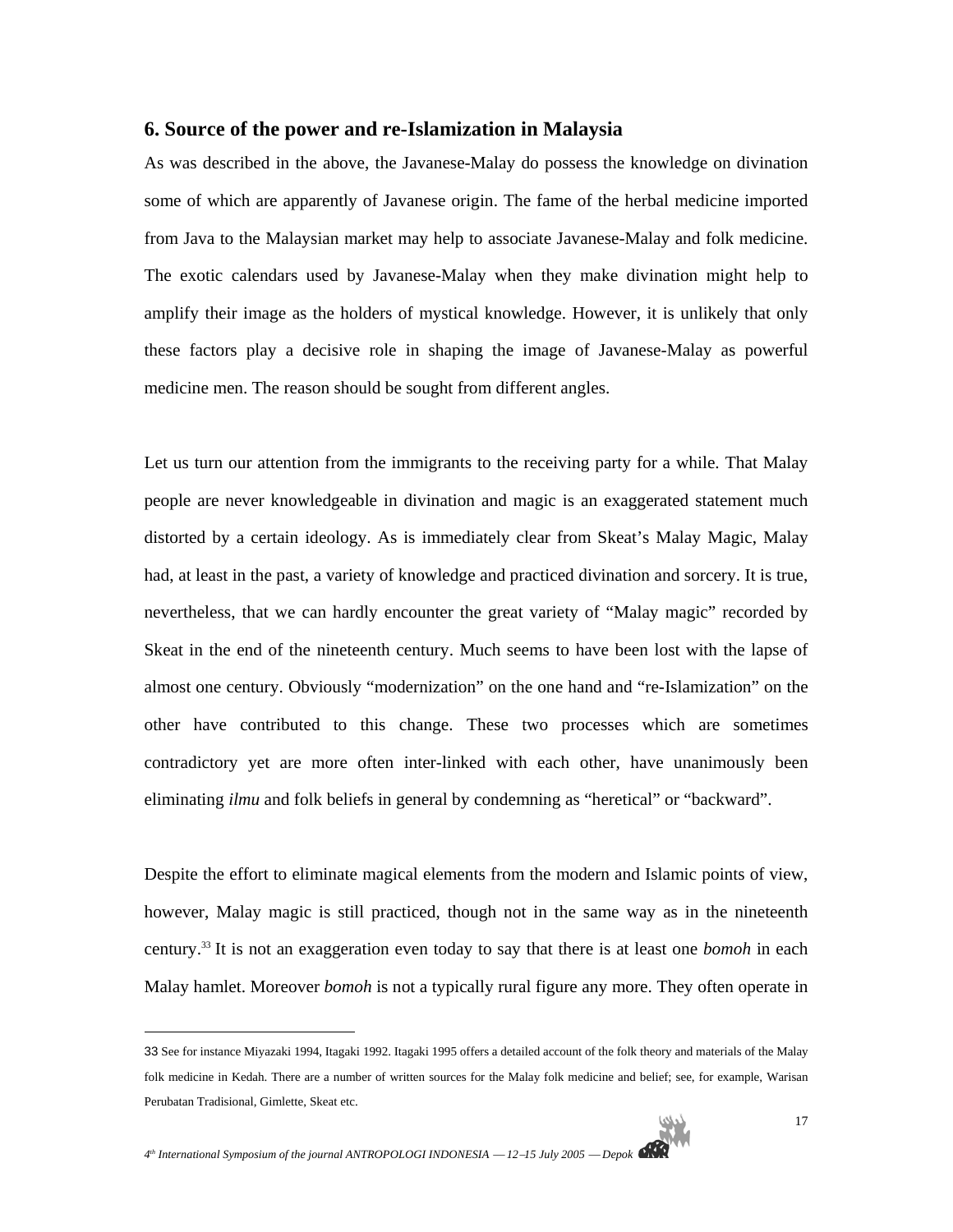urban areas where their business is much more lucrative. Malay magic is still closely related with the Malay daily life.

Nevertheless, the major change that occurred since Skeat's Malay Magic is advancement of re-Islamization. Present *bomoh*, Moslem *bomoh* in particular, is much more careful with being "Islamic" possibly than ever. Malay spells have been replaced with the Quranic verses. Moreover, they generally tend to deny, at least formally, that they are engaged in spiritual cults. They pretend to be pious Moslem even though the definition of Islam differs from *bomoh* to *bomoh*. 34

The shaping of the image of Javanese-Malay as powerful *bomoh*s can be considered in connection with this change of attitude among Malay towards folk belief. We need to take into consideration the following matters: that folk belief still play an important role among Malay people, that Malay people once had, and still have, though lesser extent, knowledge and skills of sorcery and folk medicine, and that the Malay reliance upon folk belief has become latent as a result of re-Islamization.

Generally speaking, Javanese attitude towards Islam has been rather different from Malay. Javanese tolerance in the practices of folk belief is somewhat maintained among Javanese-Malay in the Malay Peninsula. Beliefs and rituals they tolerate might often been condemned as heresy by Malay. In Malay society, Islamic orthodoxy is stressed more than in Java where the beliefs tend to be more syncretic.<sup>35</sup> Both Malay and Javanese-Malay share the view that Javanese are less orthodox in Islam. Thus, even though the Javanese-Malay stress their piety in Islam, they are still viewed as retaining heretical elements. It should be noted that they, in a

<sup>34</sup> See, for example, Miyazaki 1994.

<sup>35</sup> Javanese immigrants in the Peninsula were already believed to be able to manage supernatural power better than Malay in the beginning of this century. See for this Khazin 1987. Yet the Malay preoccupation was surely related with the point which will be discussed presently.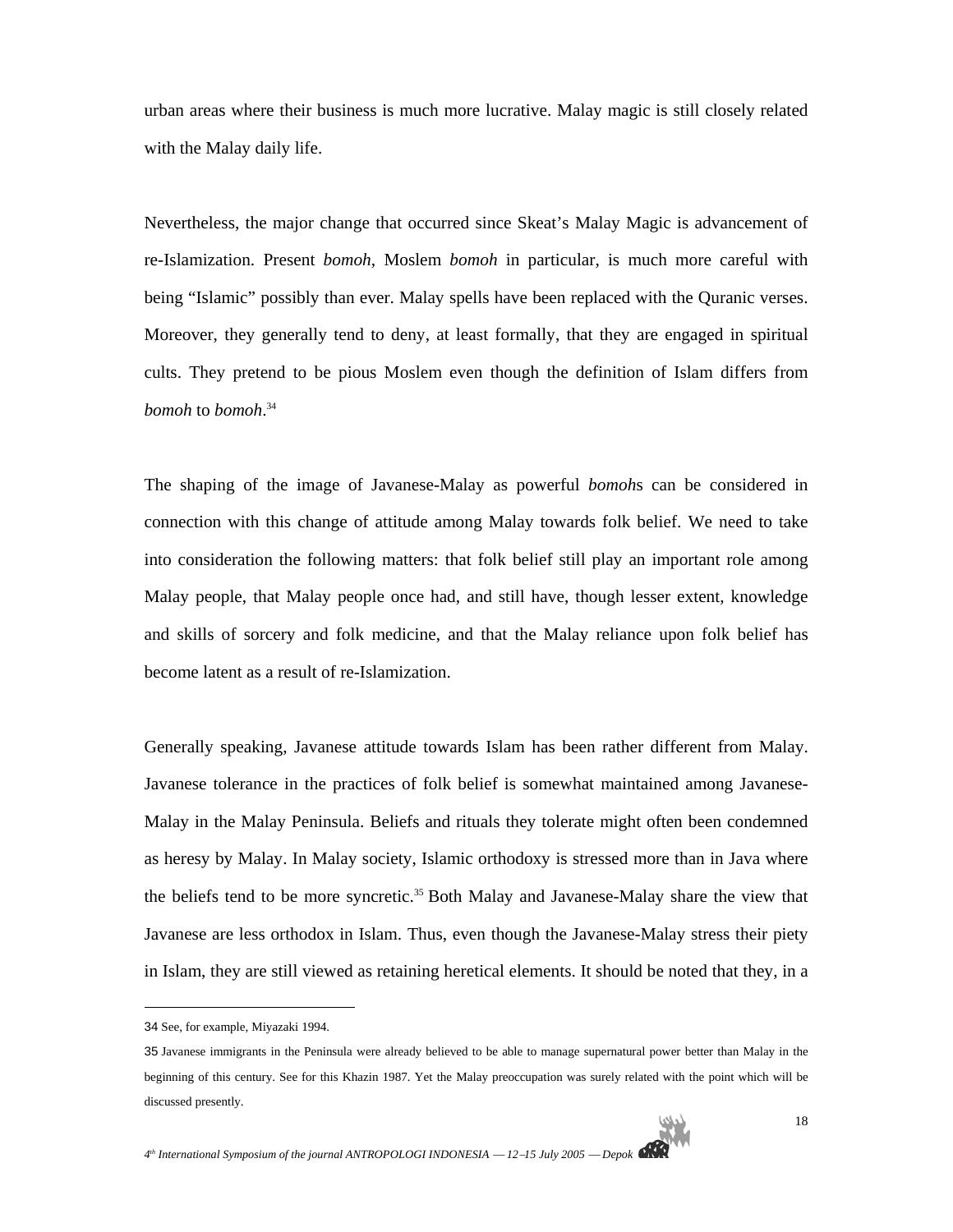sense, take advantage of this negative labeling for shaping their stereotyped image as medicine men.

The negative label can be considered to be a part of the images attached to the marginal groups in general. Association of marginality and "supernatural power" is also apparent in the Malay views towards Orang Asli and Thai people. In Malay society the groups of Orang Asli are believed to possess very strong supernatural power and are often feared for this.36 When we only observe Orang Asli groups, we are tempted to interpret the label in terms of "nature/ culture" opposition, stating that Orang Asli's closer position to "nature" causes awesome feeling for those who stand on the side of "culture". However, a similar stereotyped image is imposed to Thai people in the northern states of the Peninsula. There Thai *bomoh* are believed to be skilled in spiritual cults.

The association of the Javanese-Malay and their supernatural skills should be, thus, viewed in the context of the relation between the dominant vis-à-vis the marginal groups within a society. The marginality is, of course, not only defined in terms of "ethnicity" but also in terms of religion, as was already mentioned in the above. Compared with the situation in the end of the nineteenth century when Skeat gathered materials for his Malay Magic, Moslem orthodoxy has become more influential. Present Malay *bomoh* are possibly much more sensitive to the distinction between orthodoxy and heresy than *bomoh* in the nineteenth century and the Javanese-Malay dukun. They particularly avoid the views that they are engaged in spirit cult or that they use non-Quranic spells. In the course of this "re-Islamization", many elements have been questioned, defined as "folk belief" and then eliminated as heresy. They are alleged to belong to "others", the marginal groups that have been gradually incorporated in one society. Because it is impossible to wipe out folk belief totally, the re-Islamization, paradoxically enough, necessitates complementarity in the non-

<sup>36</sup> See for example Skeat 1900, Taib Osman 1989, etc.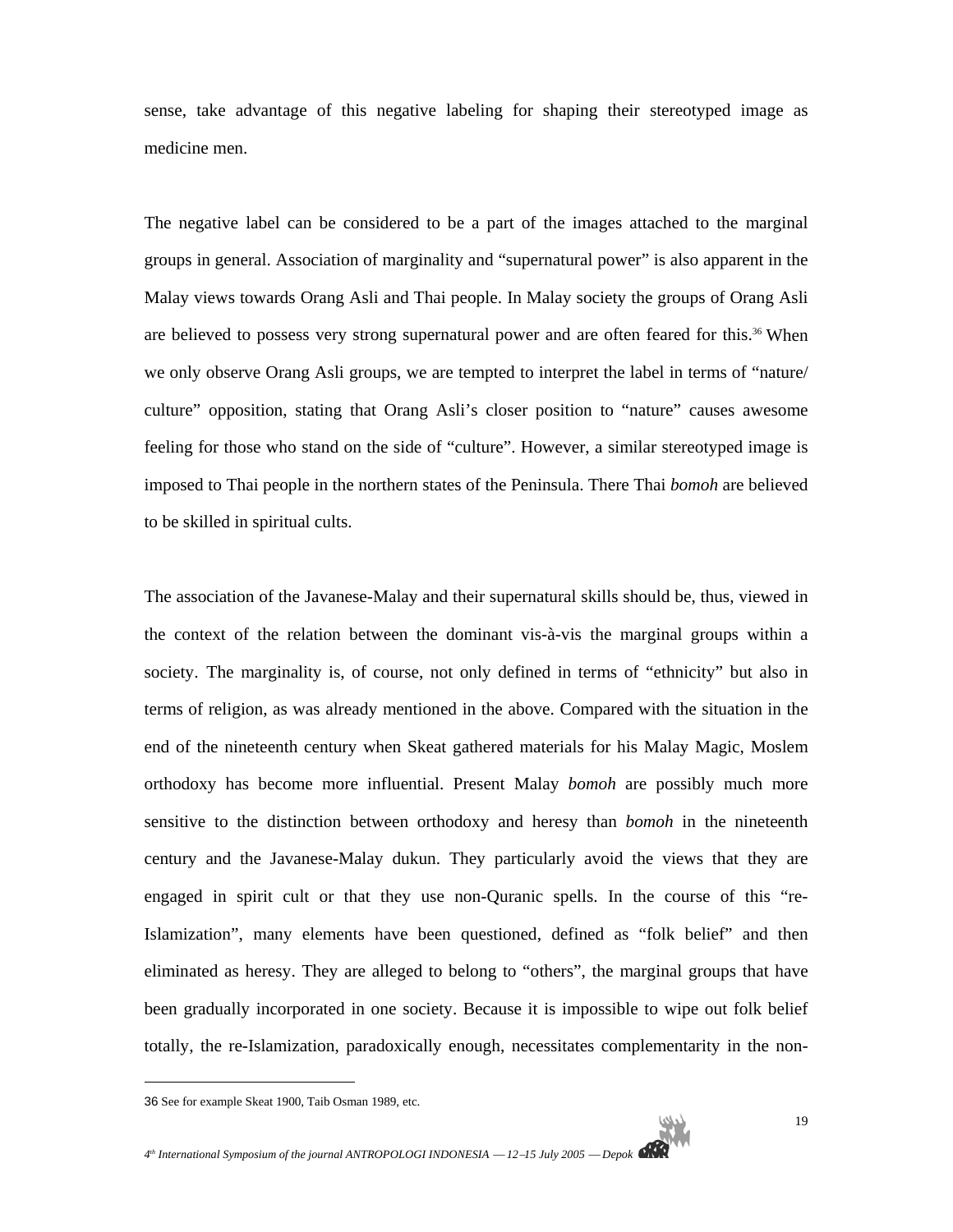Islamic sphere. In this sense the Javanese-Malay utilize their knowledge and marginal position as their "cultural resources" that serve for allowing them a certain position in Malay society.<sup>37</sup>

It should be noted that the definition of "others" does not occur in reciprocal way. Theoretically "self-other" relationship is always relativistic and inherent in any level of groups. Yet in reality it reflects asymmetrical relationship between the dominant and the marginal groups. As the dominant group, Malay are never regarded as magically dangerous by the marginal groups, while the latter finds their niche in the Malay dominating society by being regarded as dangerous.

# **7. Becoming Malay**

 $\overline{a}$ 

As we have seen, the Javanese-Malay boast of their knowledge and skills in medicine and sorcery. This means that they established their niche in Malay society. However, they distinguish themselves from their ancestors and the Javanese in Java by stating that they are now pious Moslem. Accordingly, the Javanese spells they once used seem to have been replaced with the Quranic phrases. Re-Islamization is taking place among them, too, which is one of the necessary steps for them to be a full member of Malay society. Apparently transition from Javanese-Malay to Malay is in progress among the Javanese-Malay; a transition in terms of religion and language.

This transition, however, implies the abandonment of their niche and their skill in magic. Some dukun lament their loss of power (*semangat*) which, they believe, is still held by Javanese in Java or Indonesians who remain less Islamic. In search of their lost power, the Javanese-Malay often invite native Javanese specialists from Java. They believe that dukun from Java are still powerful in magic. The quest for Javanese materials for making herbal

<sup>37</sup> The same strategy has been adopted by the Baweanese in Singapore and Malaysia. They make use of their knowledge in Islamic teachings in the process of gaining their position in Malay society. See Mariam 1998.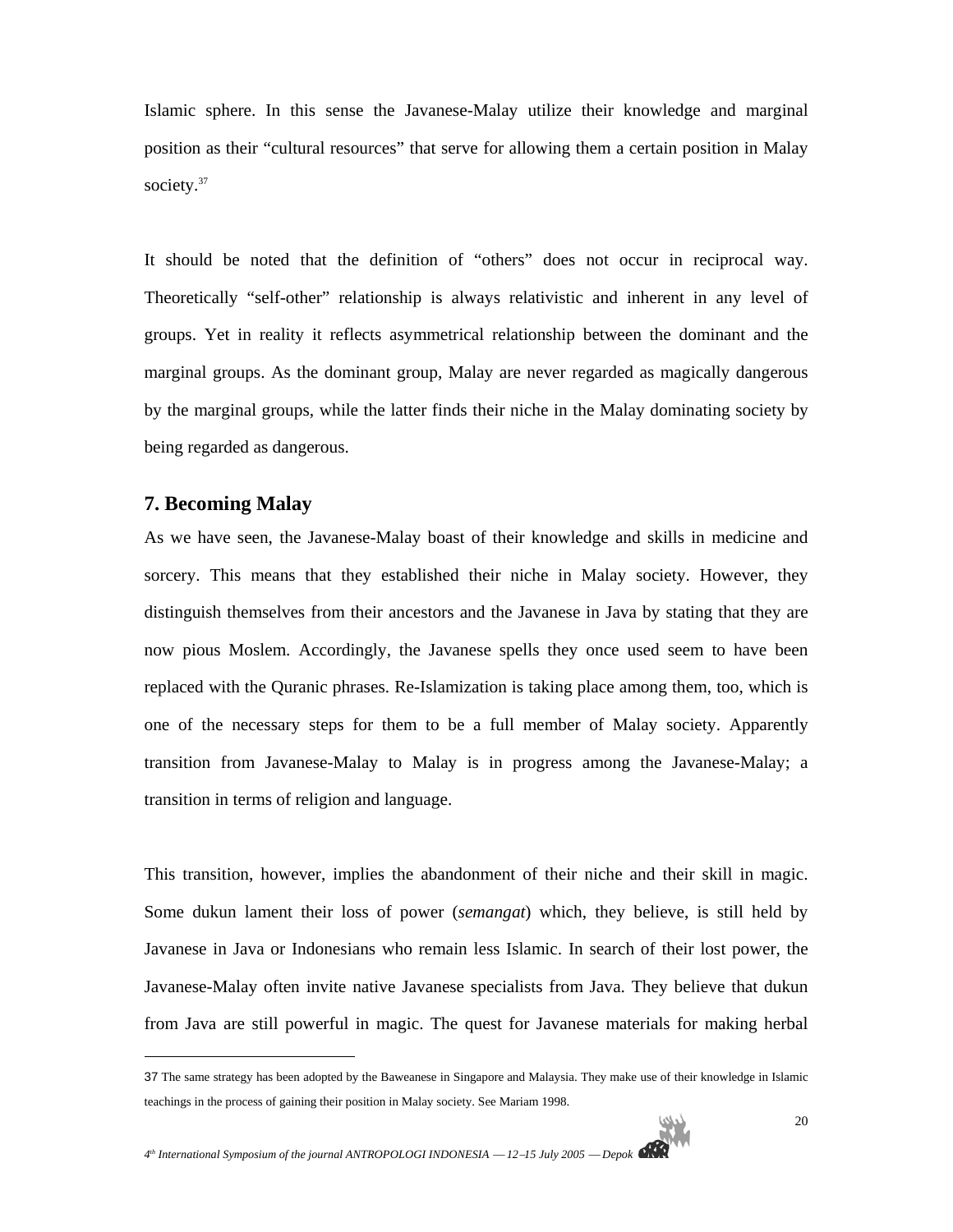medicine is based on the same idea. The Javanese materials are "authentic" and "powerful" for the Javanese-Malay.

The transition from Javanese-Malay to Malay, which also means a transfer from the periphery to the centre, is necessarily coupled with creation of the periphery that should be marginalized. For the Javanese-Malay, Indonesian people are to be peripheralized. The perplex and dismay they experience in Indonesia is connected with, or at least contributes to, their effort of peripheralizing Indonesia. In spite of their land of ancestry, Indonesia, for them, looks like a mysterious land full of chaos, poverty, crowd, and uncertainty. Although Indonesia covers their land of origin, it is no longer theirs but other's.

It is not superfluous to add that becoming Malay is not necessarily a process of adopting one thing and abandoning another. An excellent example for this is a folk dance performed by Javanese-Malay. In Batu Pahat area there are several groups that perform a folk dance called *kuda kepang*. The dance was originally brought from Java and has been played exclusively by Javanese-Malay dancers and musicians. The groups are often invited to perform in the capital as a representative of the state of Johor. Without any mention of its origin, the dance is just introduced as a traditional folk dance in Johor. On the one hand, *kuda kepang* gives them secret delight of cultural superiority which compensates their socio-religious inferiority. Javanese-Malay, who sometimes suffer from abuse by other Malay for their formerly humble status and their proximity to illegal entrants from Indonesia, console themselves with praise of the refinement and variety of the Javanese arts and literature. On the other hand, this example shows an aspect of Malay culture and "Malayness" which has been formed as a result of incorporating components of different origins.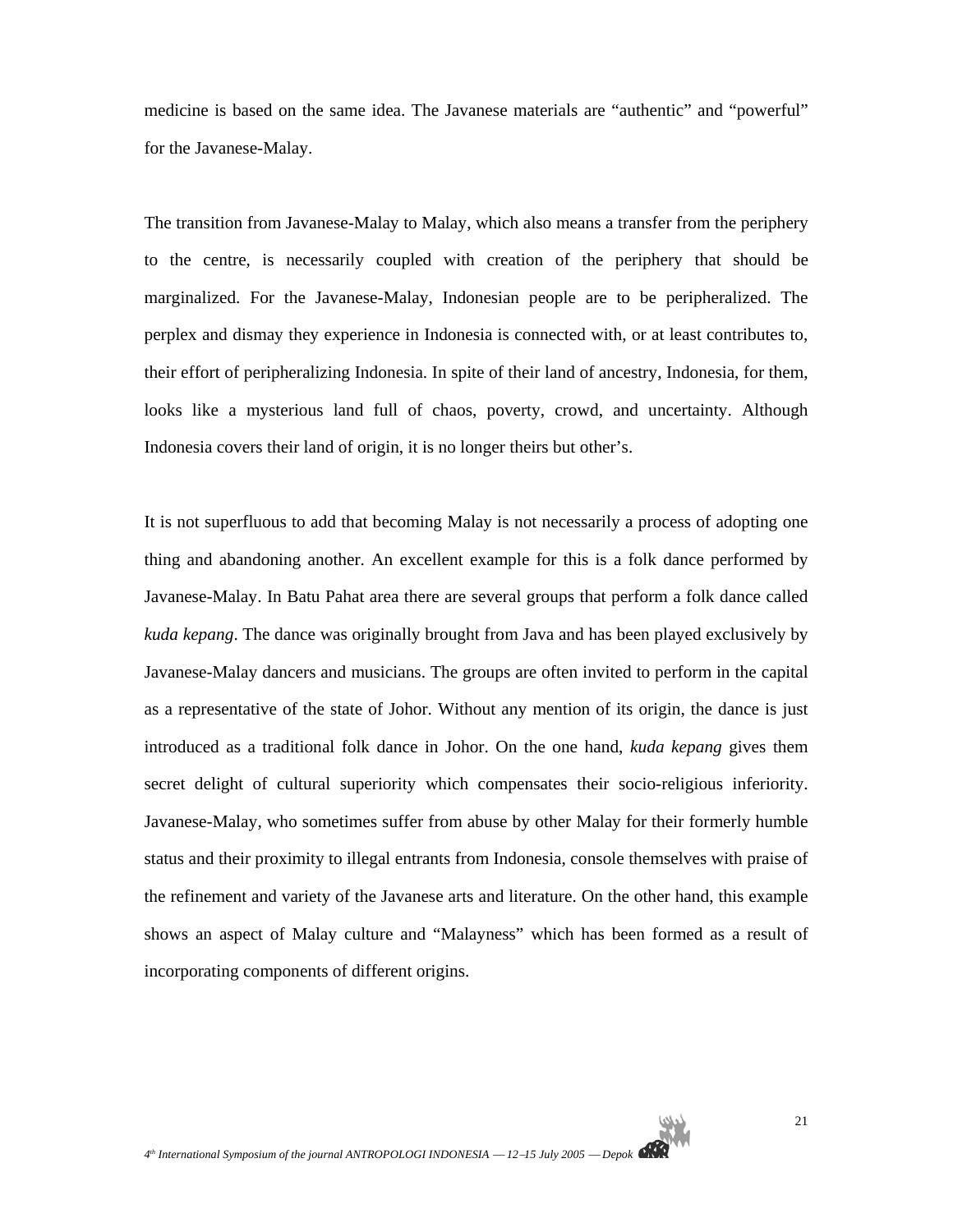# **Conclusion**

A brief survey of Javanese-Malay in Johor in the above leads the following conclusions. First, their alleged skill in magical practice is largely structural, i.e. due to their marginal position in Malay society. Second, their tolerance in syncretism and knowledge thy brought from Java has been their resource for gaining a niche and livelihood in Malay society albeit marginalized. Third, as the Javanese-Malay adapt themselves to Malay, their niche and specialty inevitably dissolve. Third, their full assimilation the dominant Malay means that they have to leave their niche and this results in replacement of a marginal group which they stigmatize and define as "others". The marginal group they found is Indonesians.

# **Bibliography**

#### Endicott, K. M.

1970 *An Analysis of Malay Magic*. Oxford: Clarendon Press.

#### Geertz, C.

1960 *The Religion of Java. Chicago*: University of Chicago Press.

#### Geertz, H.

1964 The Javanese Family: a Study of Kinship and Socialization. New York: Collier Macmillan.

#### Gimlette, J. D.

1985 *Malay Poison and Charm Cures*. (1915) Singapore: Oxford University Press.

# Itagaki, Akemi

1995 An Anthropological Study of the Folk Medicine in Malay Village: the Treatment and Socio-cultural Influence of Man-caused Diseases. (in Japanese) Tokyo: ILCAA.

#### Karim, W.J.

1996 "Nationalism and Cultural Realities: Hunting Down the *Bogey Man* in Southeast Asia", Paper presented at the Symposium: *Human Flow and Creation of New Cultures in Southeast Asia*, organized by ILCAA, Japan, at Tokyo (3-5 December, 1996).

### Kassim, A.

1997 "Illegal Alien Labour in Malaysia: Its influx, Utilization and Ramifications", *Indonesia and the Malay World*. No71, pp.50-82.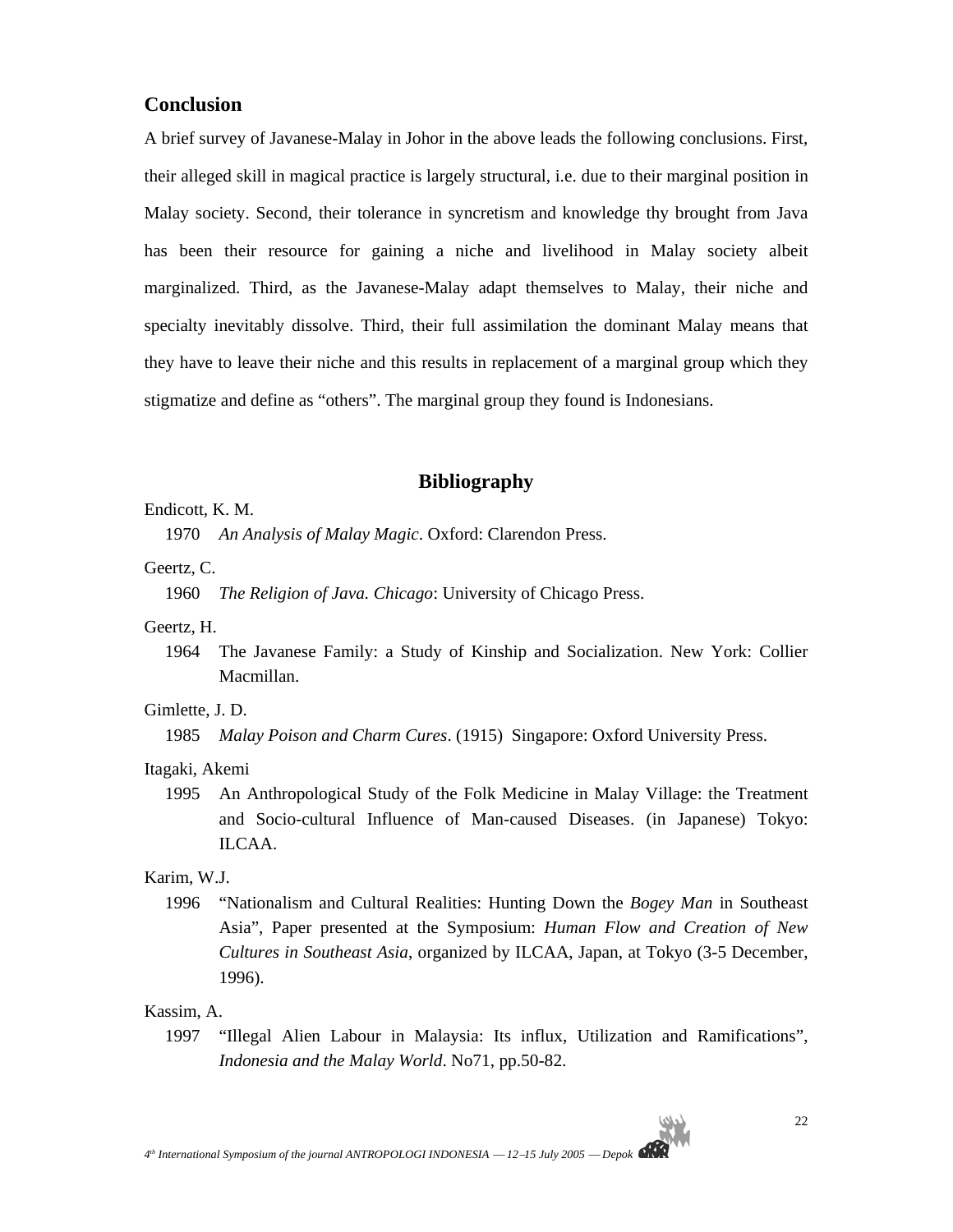1998 "Immigrant Settlement in Peninsular Malaysia", Paper presented at the Workshop on Migration in Contemporary Southeast Asia 22-23 January, 1998, Singapore, organized by Institute of Southeast Asian Studies.

# Khazin Mohd. Tamrin

1987 *Orang Jawa di Selangor: Penghijrahan dan Penempatan* 1880-1940. Kuala Lumpur: Dewan Bahasa dan Pustaka.

#### Kuroda, Keiko

1992 "The Samsams of Kubang Pasu: the Historical Relations between Kedah and Siam Viewed from a 'Kampung'", ed. by Miyazaki, K.(ed.) *Local Societies in Malaysia* vol.1: 89-109. Tokyo: ILCAA

#### Mariam Ali

1998 "Islam, the Public Sphere and Social Construction of Baweanese Workers' Identity", Paper presented at the Workshop on Migration in Contemporary Southeast Asia 22-23 January, 1998, Singapore, organized by Institute of Southeast Asian Studies.

#### Miyazaki, K.

- 1981 "Javanese Divination and Classification Systems", (in Japanese) *Minzokugakukenkyu* (Japanese Journal of Ethnology) 46(2):208-225.
- 1983 A Tentative Research Report of a Study on the Javanese Notion of Cosmological Order : The Javanese Divination and the Folk Knowledge. Yogyakarta: Pusat Penelitian dan Studi Pedesaan dan Kawasan, Universitas Gadjah Mada.
- 1988 The King and the People: Conceptual Structure of a Javanese Kingdom. Leiden: Dupro Psychology.
- 1992 "Folk Knowledge in Batu Pahat: History and Development of Malay Magic (I)". Miyazaki, K. (ed.) *Local Societies in Malaysia* vol.1. pp.36-51. Tokyo:ILCAA..
- 1994 "Malay *Bomoh*s and Their Voices: History and Development of Malay Magic (II)". Mizushima, T. (ed.) *Local Societies in Malaysia* vol.2. pp.83-124. Tokyo: ILCAA.

#### Muda, Aziz

1981 "Sejarah Kependudukan dan Kegiatan Ekonomi Orang Melayu Keturunan Indonesia di Negeri Johor", *Malaysia dari Segi Sejarah* No.10:155-162.

#### Nakazawa, M.

1992 "Kg.Tas: a Rural Siamese Village in the State of Kedah", Miyazaki, K. (ed.) *Local Societies in Malaysia* vol.1:52-88. Tokyo: ILCAA.

#### Newbold, T.J.

1839 Political and Statistical Account of the British Settlement in the Strait of Malacca. London: John Murray.